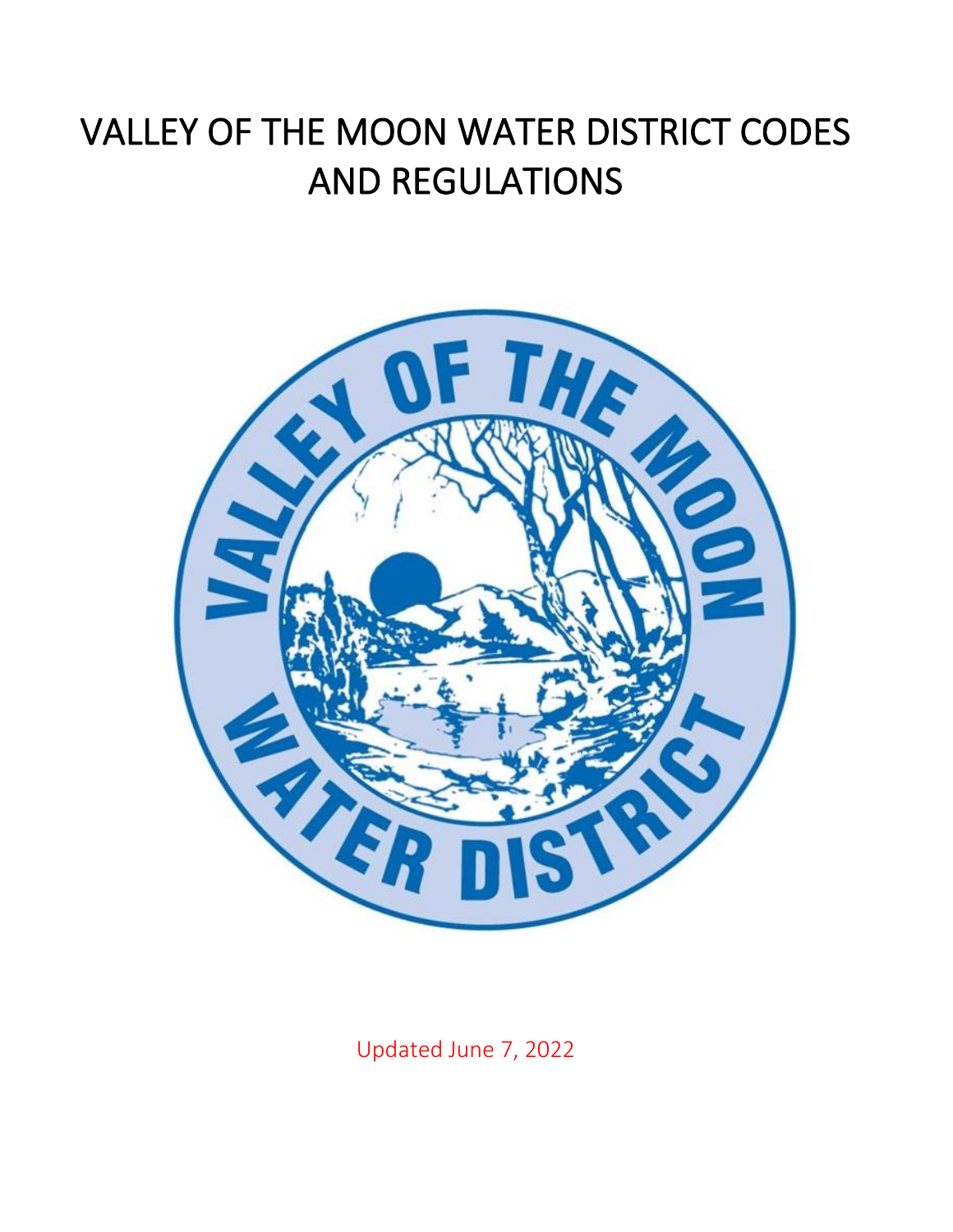| $2 - 1$   |                                                                               |     |
|-----------|-------------------------------------------------------------------------------|-----|
| $2 - 2$   |                                                                               |     |
| $2 - 3$   |                                                                               |     |
| $2 - 4$   | APPLICATIONS FROM HOUSING DEVELOPMENTS THAT INCLUDE AFFORDABLE HOUSING UNITS3 |     |
|           |                                                                               |     |
| $3 - 1$   |                                                                               |     |
| $3 - 2$   |                                                                               |     |
| $3 - 3$   |                                                                               |     |
| $3 - 4$   |                                                                               |     |
| $3-5$     |                                                                               |     |
| $3 - 6$   |                                                                               |     |
|           |                                                                               |     |
| $4 - 1$   |                                                                               |     |
| $4 - 2$   |                                                                               |     |
| $4 - 3$   |                                                                               |     |
| $4 - 4$   |                                                                               |     |
| $4 - 5$   |                                                                               |     |
| $4 - 6$   |                                                                               |     |
| $4 - 7$   |                                                                               |     |
| $4 - 8$   |                                                                               |     |
| $4 - 9$   |                                                                               |     |
| $4 - 10$  |                                                                               |     |
|           |                                                                               |     |
| $5-1$     |                                                                               |     |
| $5 - 2$   |                                                                               |     |
|           |                                                                               |     |
| $6 - 1$   |                                                                               |     |
| $6 - 2$   |                                                                               |     |
| 6-4       |                                                                               | .15 |
| $6-5$     |                                                                               |     |
| $6-6$     |                                                                               |     |
| $6 - 7$   |                                                                               |     |
| $6 - 8$   |                                                                               |     |
| $6 - 9$   |                                                                               |     |
| $6 - 10$  |                                                                               |     |
|           |                                                                               |     |
| $7 - 1$   |                                                                               |     |
|           |                                                                               |     |
| $8 - 1$   |                                                                               |     |
| 8.2       |                                                                               |     |
| $8 - 3$   |                                                                               |     |
| $8 - 3.3$ |                                                                               |     |
| $8 - 4$   |                                                                               |     |
|           |                                                                               |     |
|           |                                                                               |     |
|           |                                                                               |     |
|           |                                                                               |     |
|           |                                                                               |     |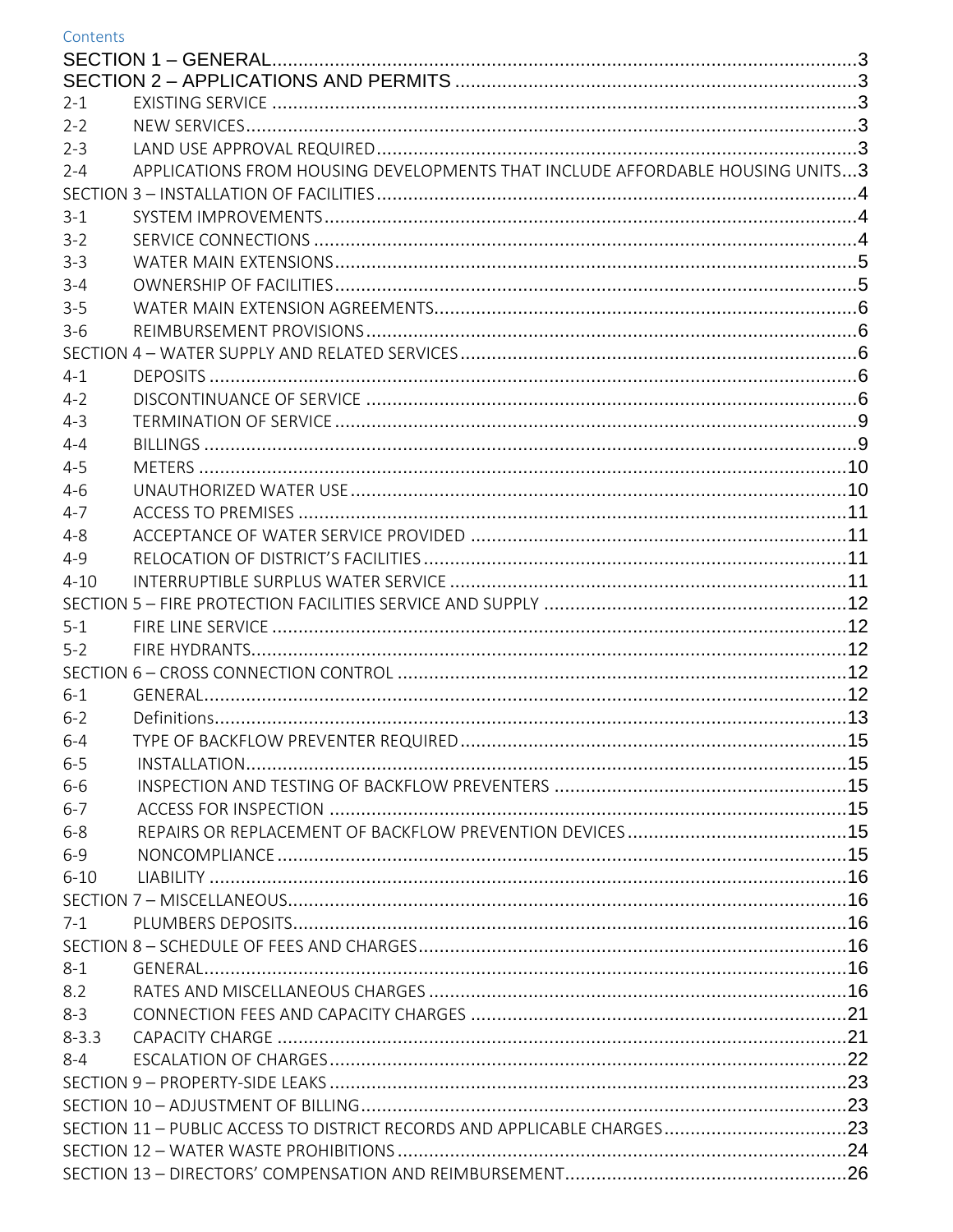# <span id="page-2-0"></span>**SECTION 1 – GENERAL**

The rules and regulations incorporated in this Code are hereby adopted establishing the terms and conditions under which water service will be supplied to the customers of the Valley of the Moon Water District.

# <span id="page-2-1"></span>**SECTION 2 – APPLICATIONS AND PERMITS**

#### <span id="page-2-2"></span>2-1 EXISTING SERVICE

Application for water service through an existing service connection and meter shall be made on a form provided by the District and shall be signed by the party responsible for the payment of the bills who will be subject to the regulations of Section 4-4.

#### <span id="page-2-3"></span>2-2 NEW SERVICES

The owner of each separate legal parcel of real property, or a duly authorized agent, desiring water service by the District shall make written application for said service on a form provided by the District specifying thereon the location of the property, the nature of the development to be served, the desired site and location of the service line, and address to which the bills are to be mailed. The application shall include a valid permit (grading, building, etc.) from the County of Sonoma.

In addition to the foregoing, any new service connections to a newly constructed multiunit residential structure or newly constructed mixed-use residential and commercial structure must measure water supplied to each individual residential unit in compliance with Water Code section 537. The applicant for any such service connection shall, in addition to the information described above, also provide information demonstrating exemption from, or the means of achieving compliance with the requirement to measure water supplied to each individual residential unit under, Water Code section 537.

After completion of the application and payment of the current application fees, District shall review said application. After approval of the type and service requested, District shall inform the applicant of the required service connection fees and capacity charges, per the then current Schedule of Fees and Changes (Section 8), and the cost of required on/off site improvements, if any. Concurrent with the payment of all fees, charges, improvement costs, receipt of bonds, etc. mutual execution of the agreement shall occur and remain valid for one year. Failure to complete the project within one year will subject the applicant to additional fee increases per the then current Schedule of Fees and Charges (Section 8).

No water facilities shall be constructed prior to mutual execution of an agreement for services.

#### <span id="page-2-4"></span>2-3 LAND USE APPROVAL REQUIRED

An application for service to unimproved land shall not be considered complete or valid, or processed to completion by the District, unless the applicant presents to the District satisfactory documentation from the County of Sonoma, the public entity with land use jurisdiction within the District's territorial boundaries, which demonstrates that the applicant has obtained either (a) a development permit from the County within the meaning of Sonoma County Zoning Regulations section 26-02-140, as such section currently exists and as amended from time to time, which permit consists generally of a discretionary permit or approval, including, but not limited to, a subdivision, use permit, precise development plan, lot line adjustment, variance, design review and zoning permit; or (b) a ministerial building permit not accompanied by any other type of discretionary review or approval. As used in this section 2-3, "unimproved land" means land on which no improvements exist or land which, although improved to a degree, is being further improved where such further improvement is the cause for augmented water service and requires a development permit or ministerial building permit from the County."

#### <span id="page-2-5"></span>2-4 APPLICATIONS FROM HOUSING DEVELOPMENTS THAT INCLUDE AFFORDABLE HOUSING UNITS

The District shall grant priority for the provision of water services to new housing developments that help meet the Sonoma County's share of the regional housing need for lower income households as identified in the housing element of Sonoma County General Plan and any amendments to the housing element.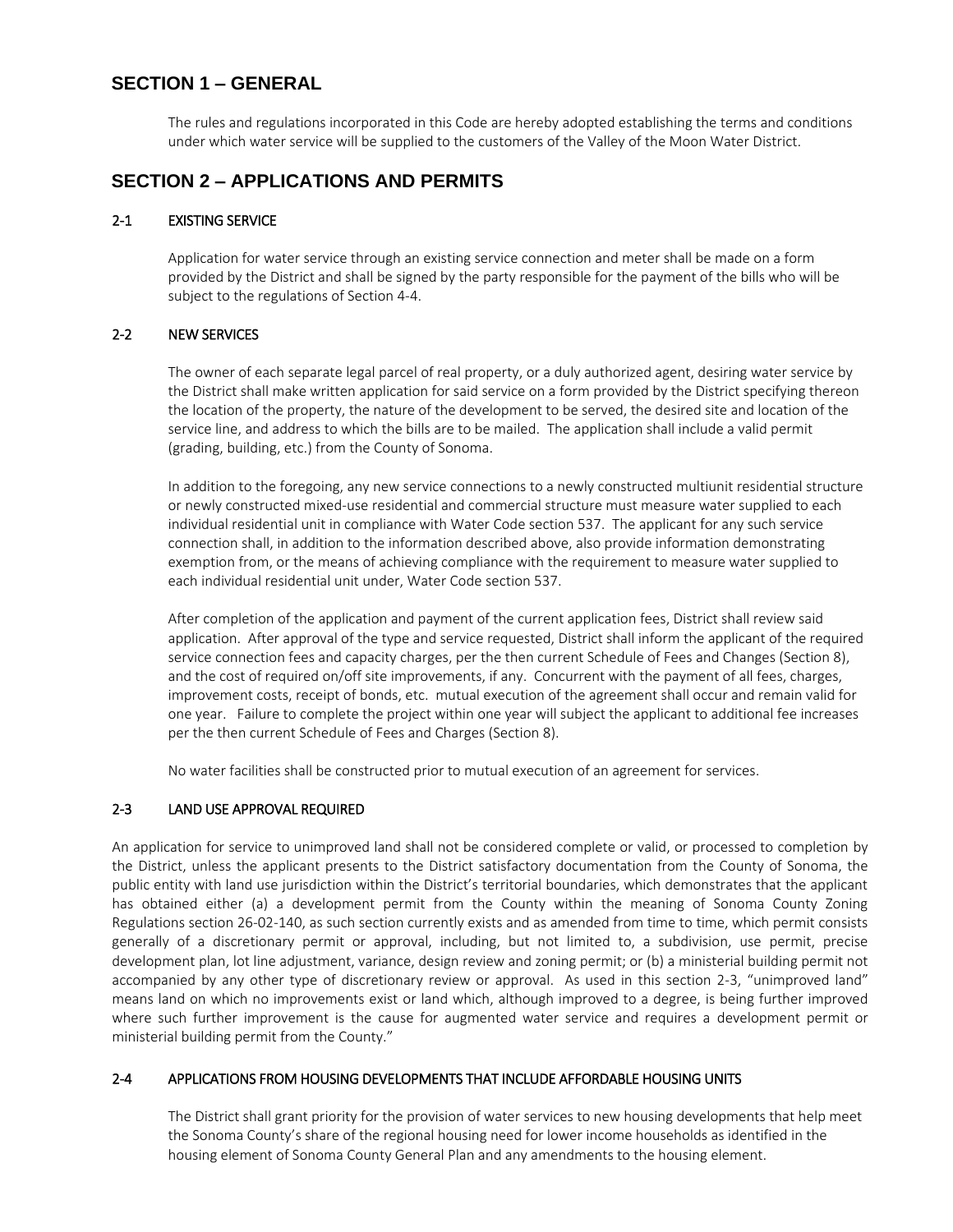The District shall not deny or condition the approval of an application for services, or reduce the amount of the services applied for, if the proposed new development includes housing affordable to lower income households, unless the District makes specific written findings that the denial, condition, or reduction is necessary due to the existence of one or more of the conditions listed below:

- 1. The District does not have "sufficient water supply" as defined in paragraph (2) of subdivision (a) of Government Code Section 66473.7, or is operating under a "water shortage emergency" as defined in Section 350 of the Water Code, or does not have sufficient water treatment or distribution capacity to serve the needs of the proposed development, as demonstrated by a written engineering analysis and report.
- 2. The District is subject to a compliance order issued by the State Department of Health Services that prohibits new water connections.
- 3. The applicant has failed to agree to reasonable terms and conditions relating to the provision of service generally applicable to development projects seeking service from the District, including, but not limited to, the requirements of local, state, or federal laws and regulations or payment of a fee or charge imposed pursuant to Government Code Section 66013.

# <span id="page-3-0"></span>SECTION 3 – INSTALLATION OF FACILITIES

#### <span id="page-3-1"></span>3-1 SYSTEM IMPROVEMENTS

No main extension shall be constructed, or water service connection installed or any other applicable potable water system improvements built, unless applicant and District have executed an agreement per Section 2. All such agreements shall be approved by the Board of Directors, excluding single service lines 2" and under that can be executed at staff's discretion.

#### <span id="page-3-2"></span>3-2 SERVICE CONNECTIONS

- 3-2.1 New Services: Upon execution of the agreement and fees per Sections 2 & 8, the District will install, within forty (40) days, the service from the main to the meter, which generally will be located inside the curb line, if one is present, or in the public right of way just outside the boundary separating that right of way from the customer's property. It is the applicant's responsibility to install and maintain all facilities, including water lines and each submeter, as that term is defined in Water Code section 517, located downstream from the meter.
- 3-2.2 Extensions of Service Connections: No existing service connection shall be extended to serve additional residential, commercial, or industrial structures without obtaining the required Sonoma County building permit and payment of all applicable fees.
- 3-2.3 Increasing Size of Service: When the water demands of a customer exceed the capacity of the water service line or meter in use, a larger service line and/or meter will be installed and the customer shall pay all upsizing fees (service line, meter, additional capacity charges, etc.). Upon payment of fees, the upsized facilities will be installed by the District. Failure to pay the fees will result in a lien placed upon the customer's residence or business, at which time the District will perform the upsized work. Also, see 8-2.20(b).
- 3-2.4 Rearrangement of Service: If an applicant, after installation by the District of the required service at the requested location, desires a change in the location or arrangement or size of meter or service pipes, the applicant must bear all costs of such changes per the Schedule of Fees and Charges.
- 3-2.5 Billings for Service: District shall render a separate billing for each service connection.
- 3-2.6 Responsibility for Payment of Charges: Any applicant for service or a successor in interest shall be directly liable for all charges for all service furnished through any connection or meter, provided that a subsequent tenant shall not, in the absence of special circumstances, be liable for nonpayment of charges by a previous tenant.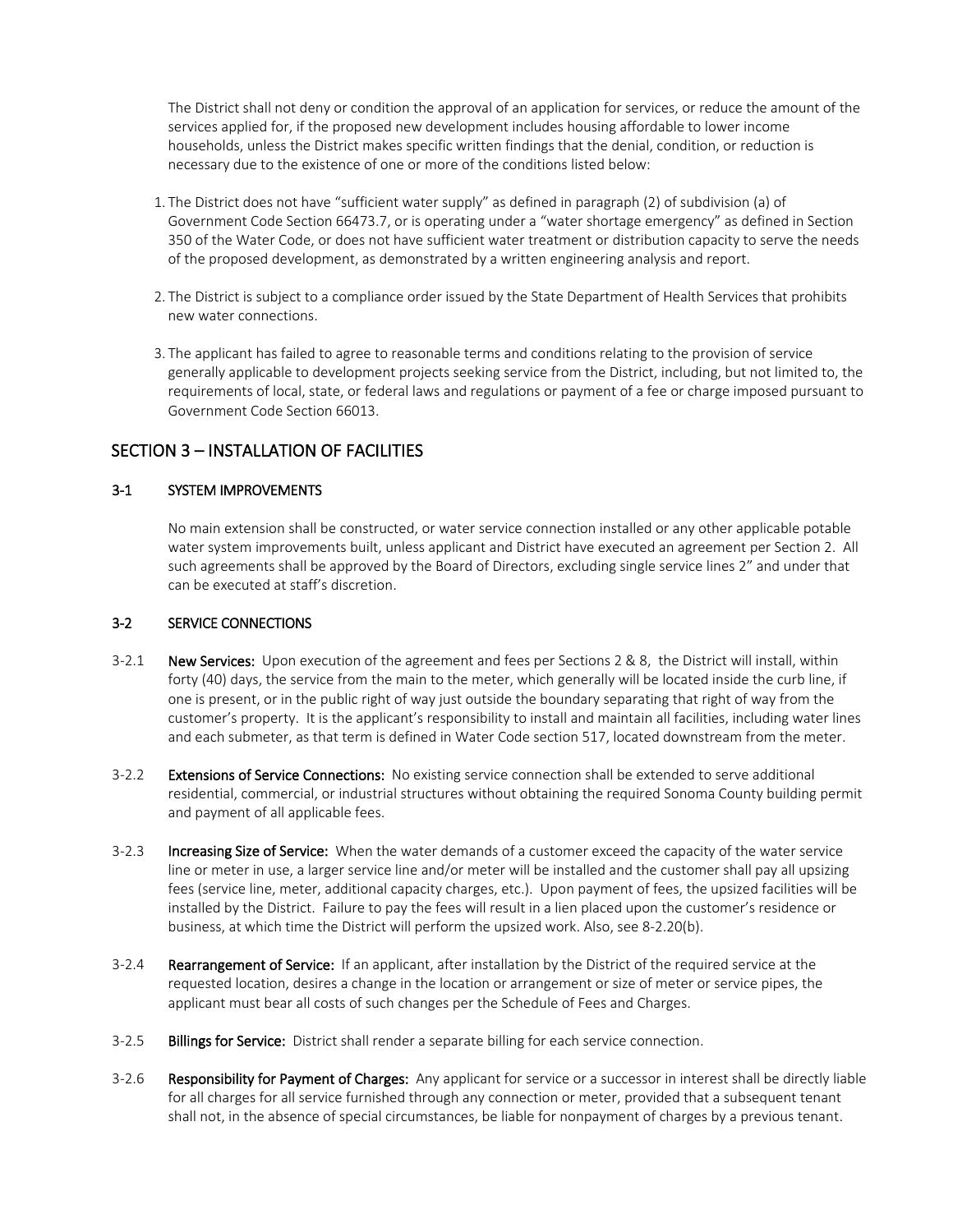The District may, however, require that service to subsequent tenants be furnished on the account of the landlord or property owner, who shall be liable for charges not paid by a previous tenant.

- 3-2.7 Damaging of District's Facilities: If damage occurs to a meter or service pipe or other property of the District, the responsible party shall be required to pay the actual cost of repairing the damage, and if payment is not made promptly after proper notification, District will discontinue water service to service address of damaged facilities until the claim is paid plus applicable reconnection charges per Schedule of Fees and Charges.
- 3-2.8 Low Pressure/Volume Agreement: If the District determines there is a possibility of low pressure/volume in a service off District's mains due to elevation, size of main, or other circumstances, the applicant will be required to sign a low pressure/volume agreement before water service is provided by District
- 3-2.9 Ordinance No. 1004: Low pressure shall be defined as 30 psi for purposes of the requirement of a Low Pressure/Volume Agreement (Agreement). An Agreement is required to be executed by the title holder of the property at the time application for service is made, or such time as District staff determines that the pressure serving the property may drop to 30 psi. Maps indicating the known low pressure/volume areas in the District shall be used by staff to determine the Agreement requirement and are made a part of this section by reference. The maps will be periodically updated by staff to remain current and such updating will not require a modification to this code section. The Agreement shall be recorded, and automatically transfer to a new owner if title to the property changes.

#### <span id="page-4-0"></span>3-3 WATER MAIN EXTENSIONS

An applicant for water service to individual units of multi-service development must install the required water main extensions and service connections and/or other storage or conveyance facilities as may be deemed necessary by District. Such an applicant must provide District with a set of plans for the project and when said plans have been approved by District, the applicant will be required to pay District an Agreement Preparation Fee per the Schedule of Fees and Charges.

Before work can begin on the water facilities for such a development, a water main extension agreement must be executed, and all required legal documents as outlined in said agreement must be provided to District. All work on the water facilities shall be constructed under District supervision and specifications. Upon completion of the work, the actual costs of engineering, inspection and overhead will be determined by District and charged to the applicant.

The formal acceptance by District of any facilities so installed and rendering of water service shall be contingent upon the receipt of all charges and the satisfaction of all conditions of the agreement.

3-3.1 Ordinance No. 1002: Main Extension and Service for Individual Customers: Upon payment of all applicable fees, a Main Extension Agreement will be executed for extension of the main, from the existing facilities across the applicant's complete property frontage. Installation of the main and service must be completed within the time determined by the District, and in accordance with the District's Standard Plans.

## <span id="page-4-1"></span>3-4 OWNERSHIP OF FACILITIES

All distribution, storage, and pumping facilities installed by the applicant for the District shall become District property upon acceptance by District staff and formal acceptance by a Resolution of the Board of Directors. Maintenance and repair of damaged or broken facilities prior to acceptance of such facilities by District shall remain the responsibility of the applicant. Formal acceptance of improvements installed by others shall not relieve the applicant from liability for damages because of a failure of such improvements due to faulty material, poor workmanship or negligence of applicant.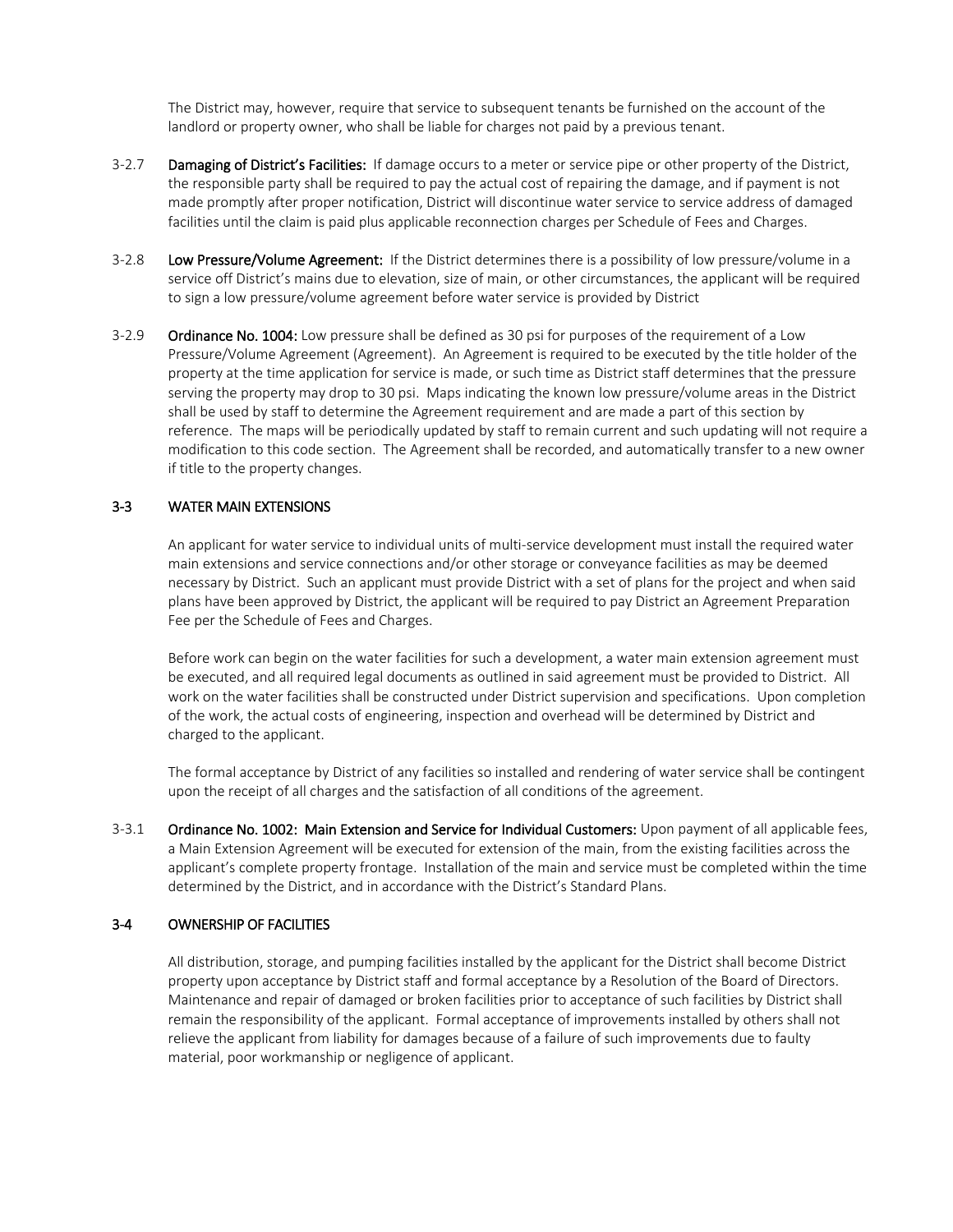#### <span id="page-5-0"></span>3-5 WATER MAIN EXTENSION AGREEMENTS

All water main extension agreements are subject to final approval of the District Board and shall be signed by the President and Secretary of the Board or such person designated to act on their behalf in their absence.

#### <span id="page-5-1"></span>3-6 REIMBURSEMENT PROVISIONS

- 3-6.1 Reimbursement for Over-sizing: In order to promote orderly development of the District's water system, an applicant may be required to install or to finance the installation of on-site and/or off-site facilities with a capacity in excess of that required for applicant's development. In such case, the District will enter into a water main extension agreement for the purpose of refunding to the applicant costs incurred in connection with the over-sizing in accordance with the District's Water Master Plan. District will refund to applicant the difference in actual main size required for the applicant's installation of on-site and/or off-site water facilities based on the material costs between the actual main size required for the application and the actual main size as stated in the District's Water Master Plan.
- 3-6.2 Reimbursement for Main Extension: An applicant who extends a main or finances the extension of a main by the District shall be entitled to recover a portion of the cost from connection fees or capacity charges paid by future customers directly connecting to the extended mains. The water main extension agreement will include the time period during which the applicant shall be eligible to receive such reimbursement and the proportionate share of the original installation cost that may be refunded. This amount shall be the total cost of main installation and appurtenances minus the applicant's reasonable share of such installation. Applicant's reasonable share is typically determined by multiplying the frontage of the applicant's property times half the per foot cost of the main installation for 6" and 8" mains. Notwithstanding the foregoing, for installation of mains 10" and larger, applicant's reasonable share shall be limited to the front footage of his property times half the estimated cost per foot of a similar 8" main installation.

Included in the water main extension agreement shall be the period during which the refunds shall be made and that share of the original installation cost which shall be refunded to the applicant based on his total cost minus the prorata share of the facilities for applicant's development.

# <span id="page-5-2"></span>SECTION 4 – WATER SUPPLY AND RELATED SERVICES

#### <span id="page-5-3"></span>4-1 DEPOSITS

The District has authority to require deposits under the following scenarios:

- Installation of hydrant water meter
- Temporary water service
- Two or more bounced checks in 24 months
- Two or more door tag notices in 12 months
- Other scenarios that require the District to protect itself from loss

#### <span id="page-5-4"></span>4-2 DISCONTINUANCE OF SERVICE

#### 4-2.1 **Purpose**

The purpose of this policy is to establish guidelines for residential water discontinuation for nonpayment of a delinquent account, including how account holders and/or occupants are notified of this policy, how they may obtain a payment arrangement or alternative payment schedule, how they may contest or appeal water charges, and how they may restore service after it has been discontinued for nonpayment.

This Policy provides for the adherence to Senate Bill No. 998 ("SB998"), Discontinuation of residential water service. SB998 was approved on September 28, 2018 and became effective February 1, 2020. SB998 outlines the requirements for discontinuation of residential water service for nonpayment of a delinquent account.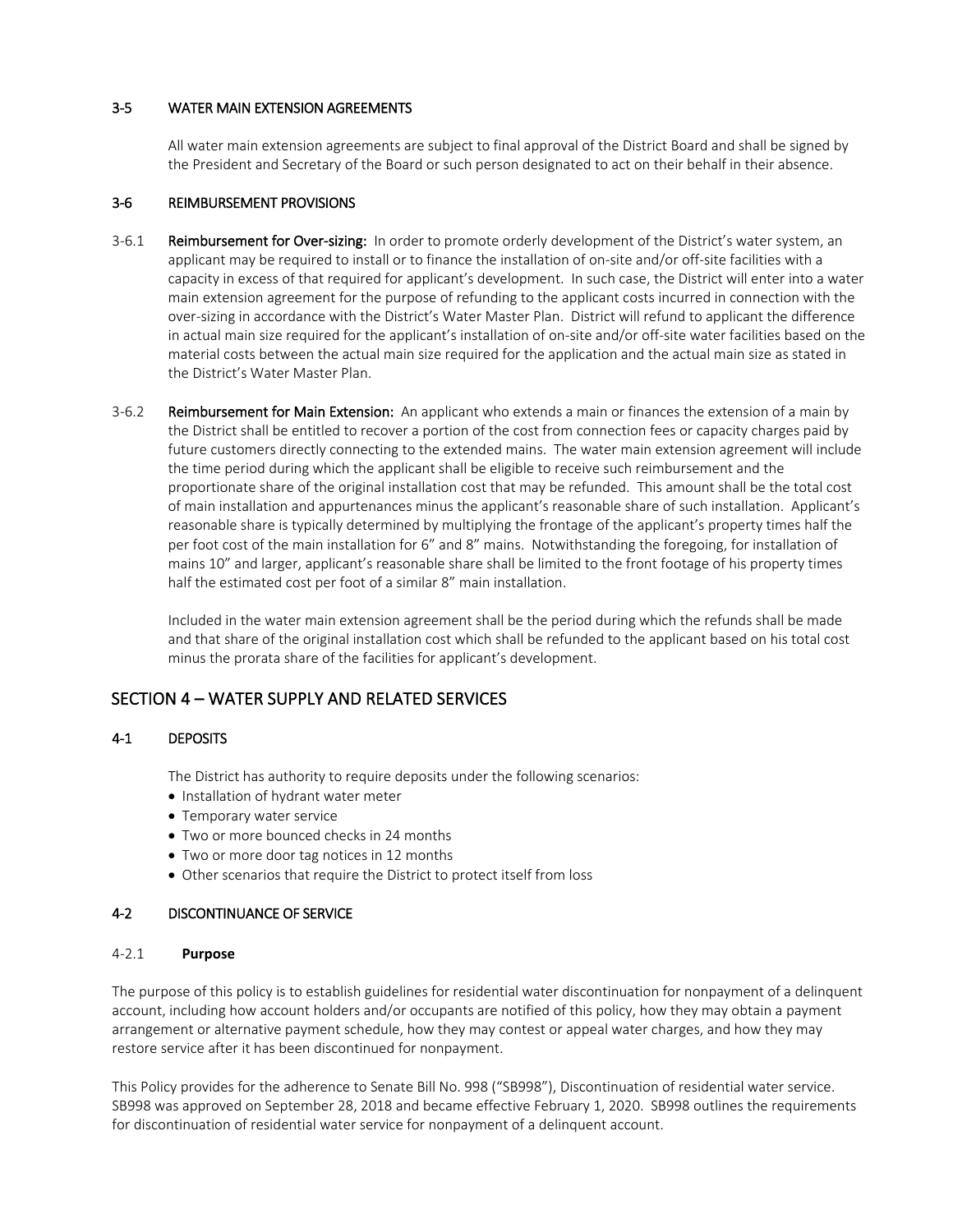#### 4-2.2 **Reasons for Disconnection**

- (a) The District reserves the right to disconnect any service line or other connection to its water distribution system and to discontinue water service for any of the following reasons:
	- The District or a State or County health officer finds that there exists a condition hazardous to the health or safety of the customer or any water user of the District;
	- The customer fails to comply with any Regulation of the District;
	- The service is being furnished without a proper application or under a false or fraudulent application;
	- There is evidence of unlawful tampering or interference with the District's facilities by the customer;
	- If after investigation, the State Water Resources Control Board, the California Department of Water Resources, or the District finds that water furnished through the connection is being wasted or that the use or method of use of the water is unreasonable;
	- The customer fails, after request by the District, to remove any obstruction that prevents convenient reading of the customer's meter;
	- The customer fails to pay any bill for any rate or charge due to the District within 60 days after the bill date.

#### 4-2.3 **Timing of Disconnection**

- (a) No advance notice need be given if the purpose of the disconnection is to remove or prevent a hazard to health or safety.
- (b) For residential customers not on an amortization agreement, no less than 7 days prior to disconnecting a service, the District shall give the customer advance notice via phone or mail of its intention to do so, of the reason therefor.
- (c) For residential customers that fail to comply with an amortization agreement, an alternative payment schedule, or a deferral or reduction in payment plan for delinquent charges for 60 days or more or that do not pay their current bill while undertaking an amortization agreement, an alternative payment schedule, or a deferral or reduction in payment plan for delinquent charges for 60 days or more, service may be discontinued no sooner than 7 business days after a final notice of intent to disconnect service is posted in a prominent and conspicuous location at the property.

#### 4-2.4 **Disconnection Notice Languages**

The notice of discontinuation of residential service for nonpayment is available in English, the languages listed in Section 1632 of the Civil Code, and any other language spoken by at least 10 percent of the people residing in the District's service area. The District's written policy will be made available on the District's internet website.

#### 4-2.5 **Notice of Disconnection**

- (a) The customer shall be offered the District's written policy (this Regulation) on discontinuation of residential service for nonpayment and options discussed to avert discontinuation of residential service for nonpayment, including, but not limited to: alternative payment schedules, a plan for deferred or reduced payments, procedures for requesting amortization of the unpaid balance, a telephone number for customers to contact to discuss options for averting discontinuation of residential service for nonpayment, and a formal mechanism for customers to petition for bill review and appeal.
- (b) Written notice of payment delinquency and impending discontinuation shall be mailed to the customer of the residence to which the residential service is provided. If the customer's address is not the address of the property to which residential service is provided, the notice shall also be sent to the address of the property to which residential service is provided, addressed to "Occupant." The notice shall include, but is not limited to, all of the following information in a clear and legible format:
	- The customer's name and address.
	- The amount of the delinquency.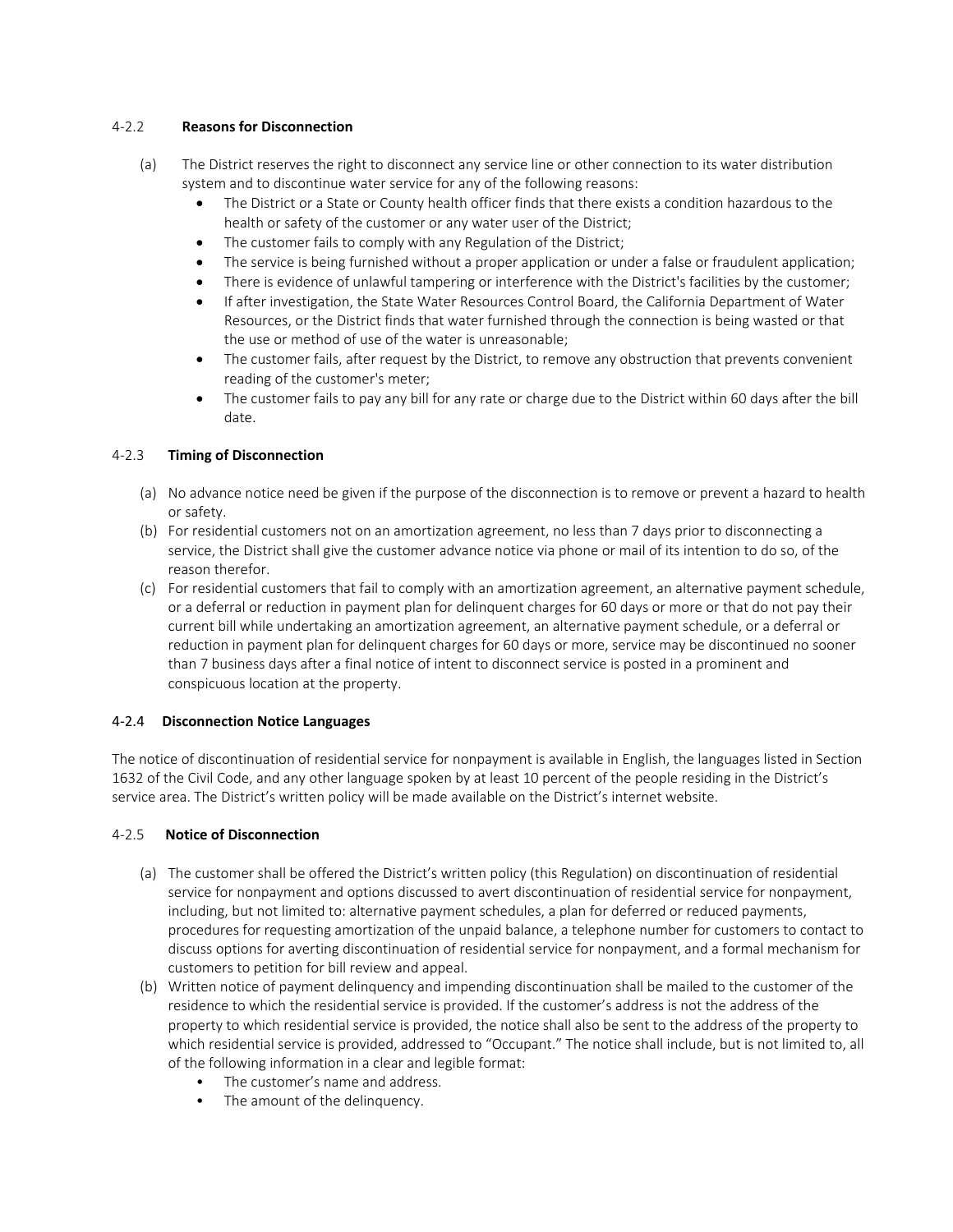- The date by which payment or arrangement for payment is required in order to avoid discontinuation of residential service.
- A description of the process to apply for an extension of time to pay the delinquent charges.
- A description of the procedure to petition for bill review and appeal.
- A description of the procedure by which the customer may request a deferred, reduced, or alternative payment schedule, including an amortization of the delinquent residential service charges.
- A description of how to request a reconnection should water service be turned off.
- (c) If unable to make contact with the customer or an adult occupying the residence by telephone, and written notice is returned through the mail as undeliverable, a good faith effort will be made to visit the residence and leave a notice of imminent discontinuation of residential service for nonpayment and the urban and community water system's policy for discontinuation of residential service for nonpayment.
- (d) If an adult at the residence appeals the water bill, via the District's available appeal form, residential service will not be discontinued while the appeal is pending.

#### 4-2.6 **Limits to Disconnection**

Residential water service shall not be discontinued for nonpayment if all of the following conditions are met:

- (a) The customer, or a tenant of the customer, submits to the District, the certification of a "primary care provider," as that term is defined in subparagraph (A) of paragraph (1) of subdivision (b) of Section 14088 of the Welfare and Institutions Code, that discontinuation of residential service will be life threatening to, or pose a serious threat to the health and safety of, a resident of the premises where residential service is provided.
- (b) The customer demonstrates that he or she is financially unable to pay for residential service within the urban and community water system's normal billing cycle. The customer shall be deemed financially unable to pay for residential service within the urban and community water system's normal billing cycle if any member of the customer's household is a current recipient of CalWORKs, CalFresh, general assistance, Medi-Cal, Supplemental Security Income/State Supplementary Payment Program, or California Special Supplemental Nutrition Program for Women, Infants, and Children, or the customer declares in writing, on a District provided form, that the household's annual income is less than 200 percent of the federal poverty level.
- (c) Customer is willing to enter into a plan for deferred or reduced payment, consistent with the written policies provided pursuant to subdivision (a) of Section 116906, with respect to all delinquent charges or an amortization agreement (not to exceed 12 months), alternative payment schedule.
	- The District may grant a longer repayment period if it finds the longer period is necessary to avoid undue hardship to the customer based on the circumstances of the individual case.
- (d) If Policy sections 4-2.5 (a) through 4-2.5 (c) are met, the District shall offer the customer one or more of the following options:
	- Amortization of the unpaid balance.
	- Participation in an alternative payment schedule.
	- A partial or full reduction of the unpaid balance financed without additional charges to other ratepayers.
	- Temporary deferral of payment.
- (e) The District may choose best payment option that the customer will undertake and set parameters of that payment option.

#### 4-2.7 **Reestablishment of Water Service**

- (a) When service has been discontinued due to nonpayment, the District will provide information on how to restore that service. The service will not be restored until all required delinquent charges and fees to reestablish service have been paid.
- (b) Residential customers that have a household annual income less than 200 percent of the federal poverty level *(any member of the household that is a current recipient of CalWORKs, CalFresh, general assistance, Medi-Cal, Supplemental Security Income/State Supplementary Payment Program, or California Special Supplemental Nutrition Program for Women, Infants, and Children, or the customer declares that the household's annual*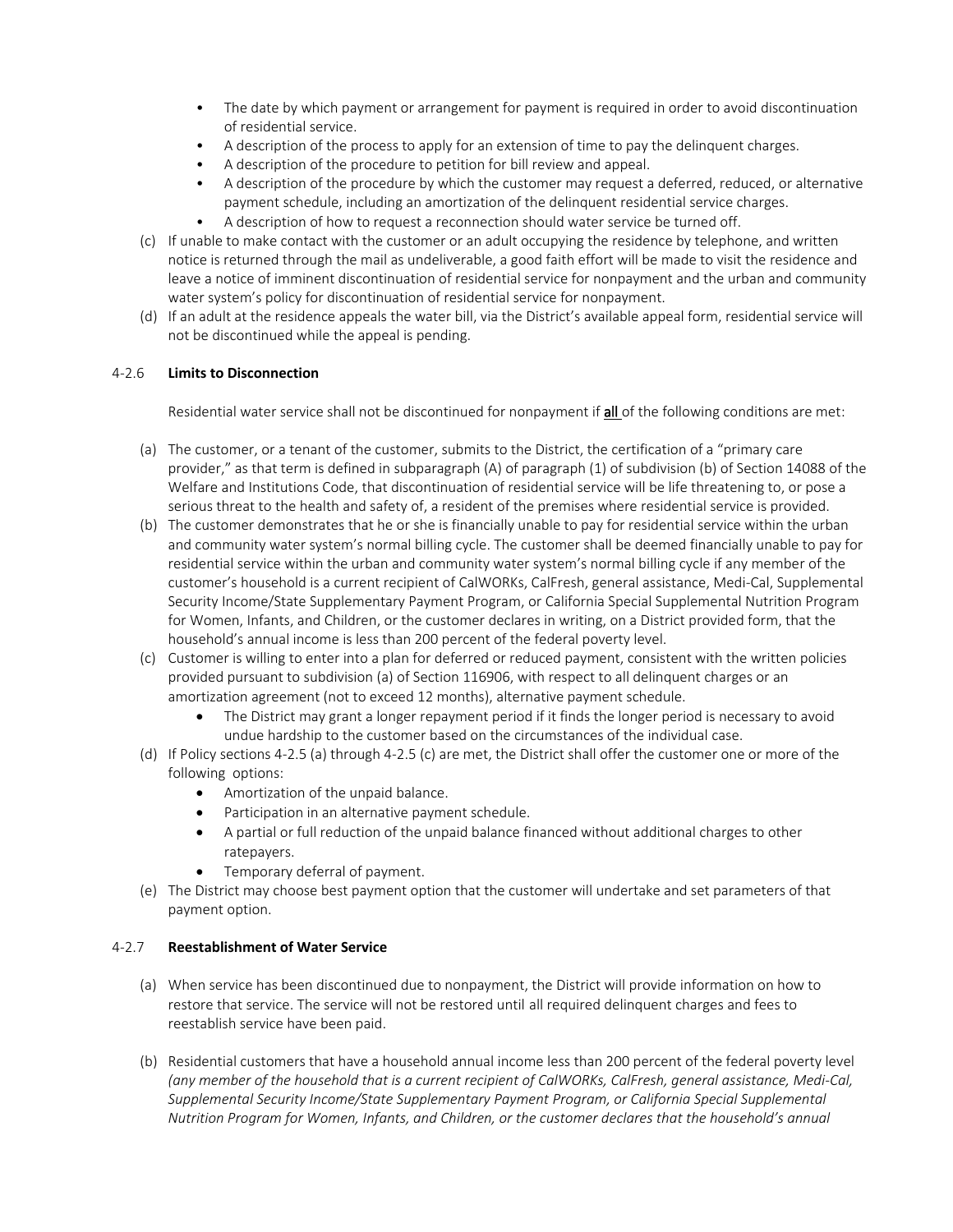*income is less than 200 percent of the federal poverty level)*, are automatically eligible for both of the following discounts:

- Pursuant to State Health and Safety Code (H&S Code) section 116914 (a) (1), the fee to reconnect during normal operating hours will be the lesser of \$50 (as may be adjusted annually pursuant to H&S Code section 116914 (a) (1)) or the actual cost of reconnection as set forth in District's cost allocation plan.
	- o Reconnection fees shall be subject to an annual adjustment for changes in the Consumer Price Index beginning January 1, 2021.
- Pursuant to H&S Code section 116914 (1) the fee to reconnect during the District's nonoperation hours, will be the lesser of \$150 (as may be adjusted annually pursuant to H&S Code section 116914 (a) (1)) or the actual cost of reconnection as set forth in the District's cost allocation plan.
	- o Reconnection fees shall be subject to an annual adjustment for changes in the Consumer Price Index beginning January 1, 2021.

#### 4-2.8 **Disconnection Involving Landlords and Tenants**

- When the District is notified prior to shutoff that a tenant legally occupies the residence, the District shall make every good faith effort to inform the residential occupants, by means of written notice, when the account is in arrears at least 10 days prior to the termination. The written notice shall further inform the residential occupants that they have the right to become customers, to whom the service will then be billed, without being required to pay any amount which may be due on the delinquent account.
	- Once notified of the relationship the District will give notice of termination at least seven days prior to the proposed termination
- The District will only make service available to the residential occupants when each residential occupant agrees to the terms and conditions of service and meets all other District requirements to establish water service.
- In a multi-family residential property, if one or more of the residential occupants are legally willing and able to assume responsibility for the subsequent charges to the account and agree to meet all other District requirements to establish water service or if there is a physical means legally available to the District of selectively terminating service to those residential occupants who have not met the requirements of the District's rules and tariffs, water service will be made available.
- In order for the amount due on the delinquent account to be waived, the occupant who becomes the customer must verify that the delinquent account customer of record is or was the landlord, manager, or agent of the dwelling. Verification may include, but is not limited to, a lease or rental agreement, rent receipts, a government document indicating that the occupant is renting the property, or information disclosed pursuant to Section 1962 of the Civil Code.

#### 4-2.9 **Disconnection Reporting**

- (a) Annually, a report showing the number of annual discontinuations of residential service for inability to pay will be posted to the District's website.
- (b) The Board will also receive the report.

#### <span id="page-8-0"></span>4-3 TERMINATION OF SERVICE

- (a) When premises are vacated, the bi-monthly service charge shall continue to accrue until a new customer is assigned to the account, or the current customer pays the District for the permanent removal of the meter and service line. If a tenant vacates the premises, the landlord will be deemed to be the current customer unless and until a new tenant moves in.
- (b) The District reserves the right at any and all times to shut off water delivery for the purpose of maintenance, making repairs and alterations to its system. Wherever possible, advance notice of interruption of services will be given to all water users affected.

#### <span id="page-8-1"></span>4-4 BILLINGS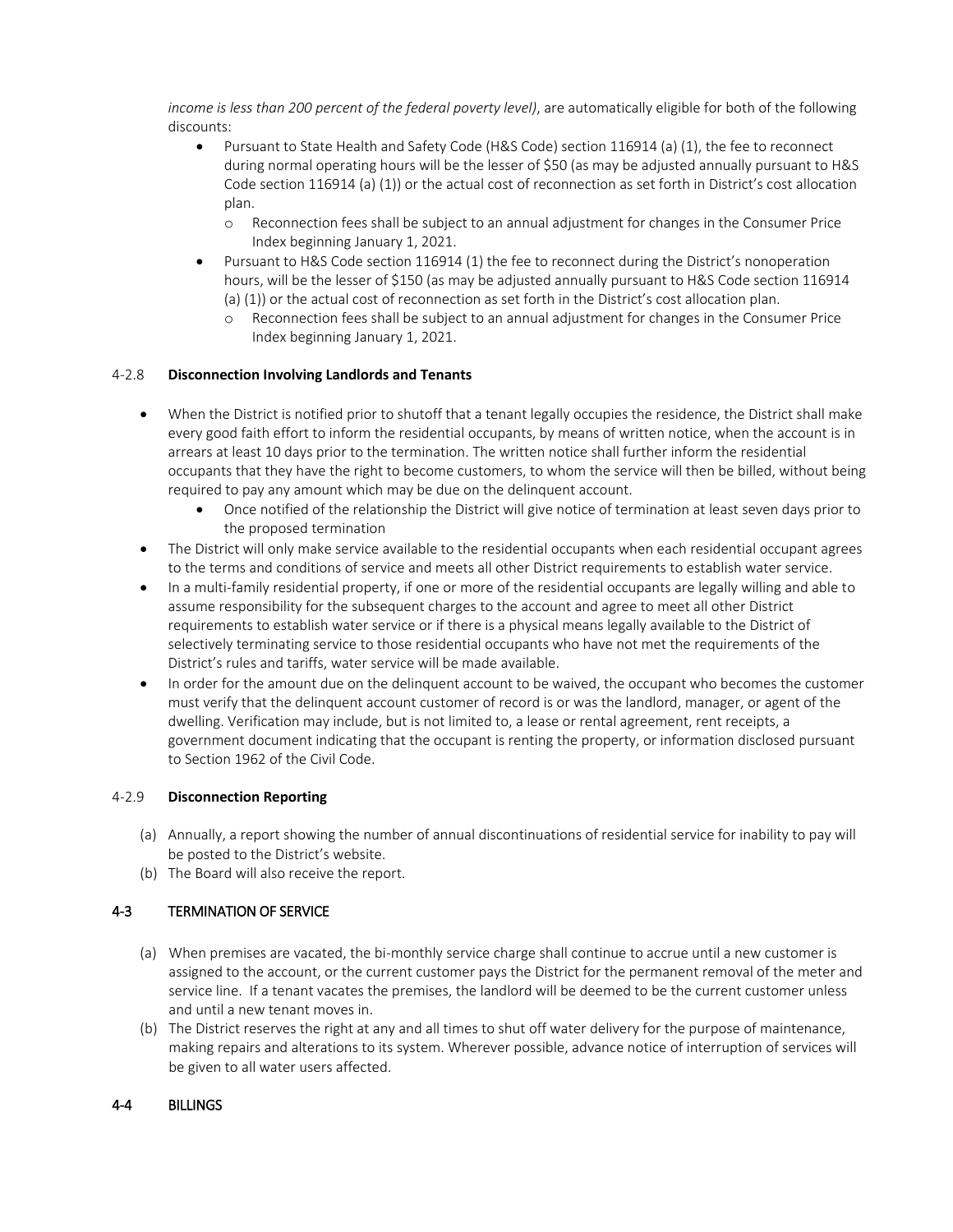- 4-4.1 Bi-Monthly Charges: Meters will normally be read every two months on approximately the same day of the month. A bill will be issued showing the date on which the meter was last read, the past and current meter readings, the amount of water used, the two month service charge, quantity charge, any billings in arrears, and any other applicable charges per the current Schedule of Fees and Charges.
- 4-4.2 Mailing of Bills: Water bills will be mailed to the customer at the mailing address provided to the District by the customer. Customers have an option to opt-out of paper bills and may sign up to receive e-bills.
- 4-4.3 Period for Payment: Bills for water service are due when rendered and will become delinguent twenty-one (21) days after date mailed. If payment is not made within the twenty-one (21) day period, the account will be considered delinquent and subject to Section 4-1.
- 4-4.4 Returned Check: If payment of deposit or for services rendered by the District is made by check by a customer and is later returned by the District's bank for any reason, a check return service charge will be assessed by District per Schedule of Fees and Charges. If, after proper notification by the District, payment of the deposit or services, including the returned check service charge, is not made in cash at the District office within twentyfour (24) hours, service is subject to termination.
- 4-4.5 Disputed Bills: Requests for investigation of disputed bills should be filed in writing with the District for consideration within forty-five (45) days of the billing date. If District determines that an investigation is warranted, customer's service will not be terminated until its completion and customer has been notified of District's decision. Customer will then be given an opportunity to pay the bill to avoid termination of service.
- 4-4.6 Estimated Bills: If a meter fails to register correctly, the bill will be based on an estimate of the amount of water used, which shall take into account the normal seasonal demand of such service, and any other factors that may assist the District in determining in its discretion an appropriate charge for water service.
- 4-4.7 Method of Determining Closing Bills: When a customer requests that an account be closed, the meter will be read and a "closing bill" prepared on the basis of water used during the billing period plus a pro-ration of the monthly service charge on the basis of service rendered.

## <span id="page-9-0"></span>4-5 METERS

- 4-5.1 Ownership of Meters: District is sole owner of any and all meters through which District serves water. Except as expressly stated, this Code, including the previous sentence, does not apply to a submeter, as that term is defined in Water Code section 517, which is installed to measure the quantity of water supplied to an individual residential dwelling unit located within a newly constructed multiunit residential structure or newly constructed mixed-use residential and commercial structure. The term "meter" as used in this Code shall not be deemed to apply to any submeter downstream of the District's meter. No person other than a qualified District employee shall set, remove, turn on or off, or in any way tamper with any water meter within the District. Any such person doing so shall be subject to penalties as outlined in the Schedule of Fees and Charges.
- 4-5.2 Meter Testing: A customer questioning the accuracy of a meter may deposit with the District a meter test fee per current Schedule of Fees and Charges, after which the District will have the meter accurately tested. If the test shows the meter to be registering more than 2% in excess of the actual quantity of water passing through it, District will return the deposit, adjust the overcharge resulting from inaccuracy of the meter, and set another meter at the service, provided that such adjustment will be made to cover no more than a period of six (6) months immediately preceding the date of the test. If the meter proves to be accurate within 2%, the deposit will be retained by the District.

#### <span id="page-9-1"></span>4-6 UNAUTHORIZED WATER USE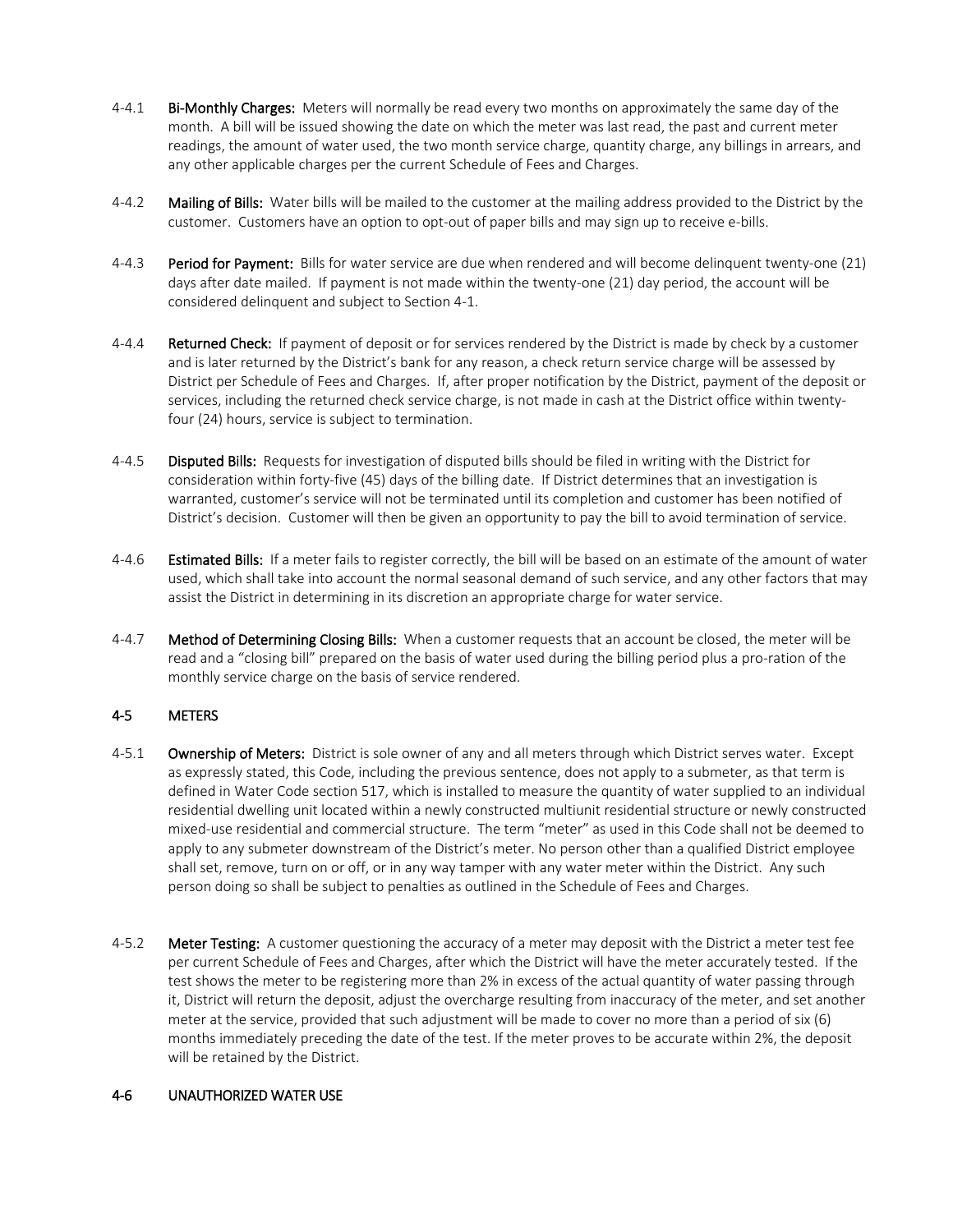Theft of water and remedies shall be governed by California Penal Code Sections: 498, 592, 607, 624 and 625.

- 4-6.1 Liability for Service: Any party using water without having made application to the District for water service and without having paid the applicable charges shall be held liable for the service from and after the date of the last recorded meter reading. If proper application for service is not made upon notification to do so, and if accumulated charges for services are not paid within 48 hours, water service will be terminated immediately and all consumption will be considered theft of water subject to California Penal Code.
- 4-6.2 Penalties for Unauthorized Water Use: The District may collect from the responsible party penalties in addition to the applicable rates and/or estimated quantity charges as indicated in the Schedule of Fees and Charges for unauthorized water use.

#### <span id="page-10-0"></span>4-7 ACCESS TO PREMISES

As a condition of continual water service, employees of the District shall be given access to customers' premises during regular working hours for the purpose of inspecting water facilities for compliance with the requirements of the District.

#### <span id="page-10-1"></span>4-8 ACCEPTANCE OF WATER SERVICE PROVIDED

As a condition of new or continuing service by District, applicants and customers shall accept whatever water volume at whatever pressure may be available in accordance with the laws of the State of California. If an applicant or customer desires to limit the pressure furnished to the premises served, a proper pressurereducing device should be installed at the sole expense of the applicant or customer. If an applicant or customer depends on a continuous supply of water, emergency storage should be provided by the applicant or customer at its sole expense.

District reserves the right to shut off water at any and all times for the purpose of making repairs, extensions, or alterations, and except in emergency conditions, due notice will be given to all customers affected.

#### <span id="page-10-2"></span>4-9 RELOCATION OF DISTRICT'S FACILITIES

District will not bear the cost of any relocation or alteration of its facilities made necessary by improvements undertaken by any party other than the County of Sonoma. In instances where the District's rights are paramount to the County's right, the District will not bear the cost of any relocation or alteration of its facilities made necessary by improvements undertaken by the County. Any other party requesting relocation or alteration of facilities shall provide District the fees as shown in the Schedule of Fees and Charges, and shall furnish District with such plans, specifications, surveys, drawings, and time schedules related to the requested work necessary to accomplish a convenient and efficient relocation or alteration of District's facilities.

#### <span id="page-10-3"></span>4-10 INTERRUPTIBLE SURPLUS WATER SERVICE

- 4-10.1 Eligibility for Interruptible Surplus Water Service: The District shall furnish Interruptible Surplus Water to individual customers for the following purposes only:
	- (a) irrigation of land used for the commercial production of food or fiber;
	- (b) replenishment of surface water supply reservoirs or recreational lakes;
	- (c) replenishment of groundwater basins.

#### 4-10.2 Conditions Under Which Interruptible Surplus Water May Be Furnished:

- (a) Interruptible Surplus Water shall be delivered only from a separate metered service connection. The minimum connection size shall be 3-inches in diameter.
- (b) Deliveries of Interruptible Surplus Water shall be interrupted at any time it is determined to be necessary in the sole opinion of the District in order to satisfy the demands of its non-interruptible service customers; or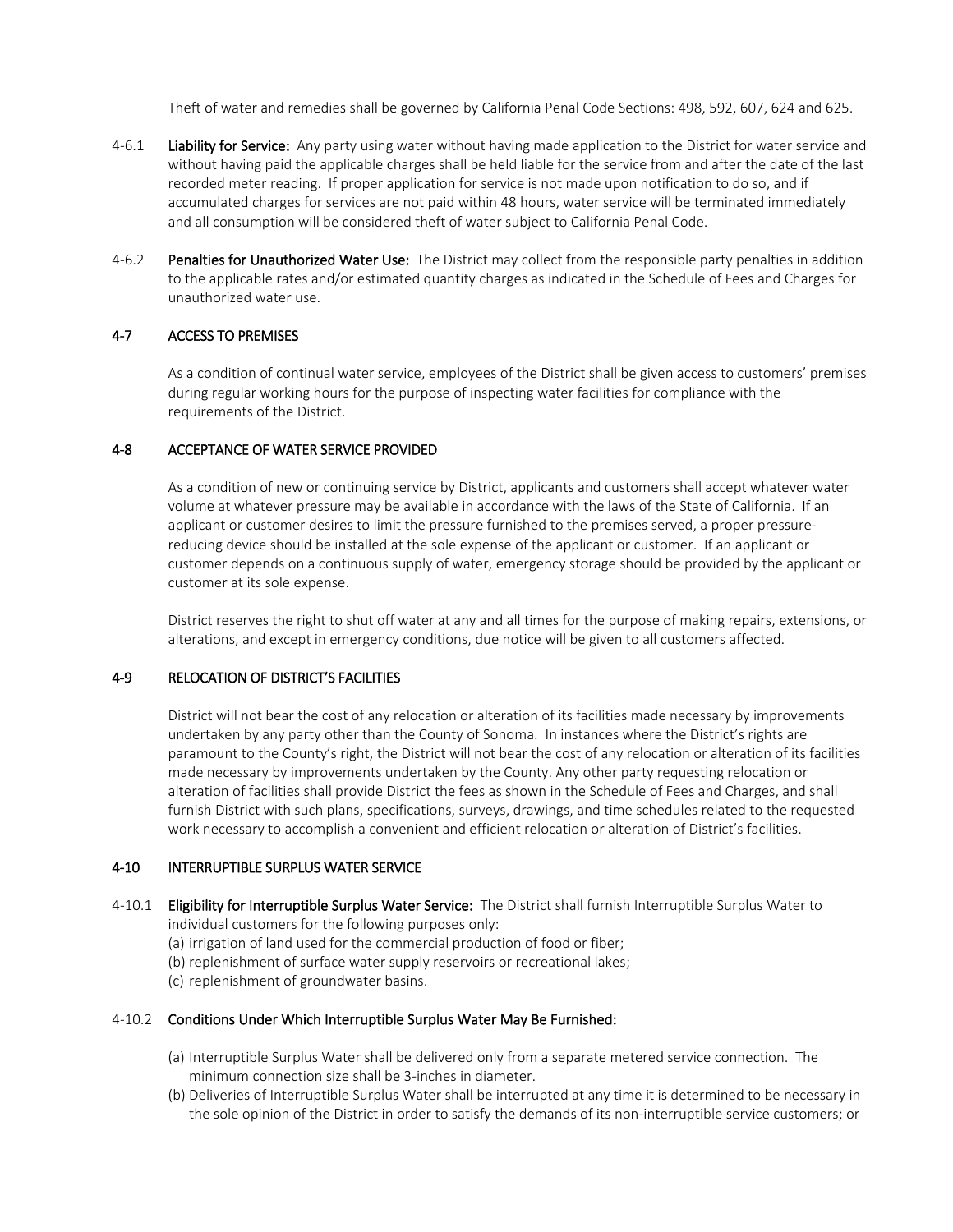for water system maintenance, repair, or planned or unplanned outages of any nature whatsoever including but not limited to a perceived, threatened or actual water shortage emergency.

4-10.3 Incidental Use Served Through an Interruptible Surplus Water Connection: The District may, at its sole discretion, serve water through an Interruptible Surplus Water Connection for purposes that would normally be classified as non-interruptible. Such service shall only be considered provided: no other reasonable source of potable water is available, private storage is built by the applicant to accommodate emergency needs during periods of service interruption, and said use is truly incidental. An example of an incidental use would be water for a farmhouse once served by a private well which becomes contaminated. Such uses shall require installation of separate meters and the District's normal rates (including the outside district water rate if applicable) and rates, fees, and charges (including connection fees and capacity charges) shall apply to the incidental use even though said incidental use is subject to interruption.

# <span id="page-11-0"></span>SECTION 5 – FIRE PROTECTION FACILITIES SERVICE AND SUPPLY

#### <span id="page-11-1"></span>5-1 FIRE LINE SERVICE

The words "fire line service" as used in these regulations means a service to provide water to privately owned sprinkler systems, hydrants, or other firefighting appurtenances for protection against fire.

Applications for fire line service shall be made to the District on forms provided by the District.

The applicant or customer shall pay to the District in the manner provided by Section 3-2 of this Code, the applicable fees for installing the water lines to the fire protection facilities, without limitations, and the District reserves the right to install detector check valves and meters to list for unauthorized consumptions.

The customer shall pay to District a monthly service charge for fire line services, which charge shall vary with the size of the pipeline rendering such service per the current Schedule of Fees and Charges.

#### <span id="page-11-2"></span>5-2 FIRE HYDRANTS

- 5-2.1 Installation and Maintenance: Installation will be performed by the District or the requesting party's contractor under agreement with the District at the expense of the requesting party. The District will maintain the interior components of fire hydrants within its service area and the Fire Departments/Authority will maintain the exterior paint in accordance with each respective agreement covering same.
	- Valley of the Moon Fire District Resolution No. 011108
	- Glen Ellen Fire District Resolution No. 011109
	- City of Sonoma Resolution No. 011110
- 5-2.2 Water Supply Through Fire Hydrants: If water supply service through fire hydrants is desired for purposes other than firefighting, the party requesting the service must first complete the District's agreement and pay all applicable fees and deposits for such service in accordance with the current Schedule of Fees and Charges (Section 8). District will give notice to the Fire Department or Fire Authority, which has jurisdiction over the area in which the hydrant is located. Distribution of such water service and control of same shall be solely that of the Water District.

# <span id="page-11-3"></span>SECTION 6 – CROSS CONNECTION CONTROL

## <span id="page-11-4"></span>6-1 GENERAL

Valley of the Moon Water District (District) furnishes potable water service under permits issued by the State of California Department of Water Resources. In order to comply with the terms of these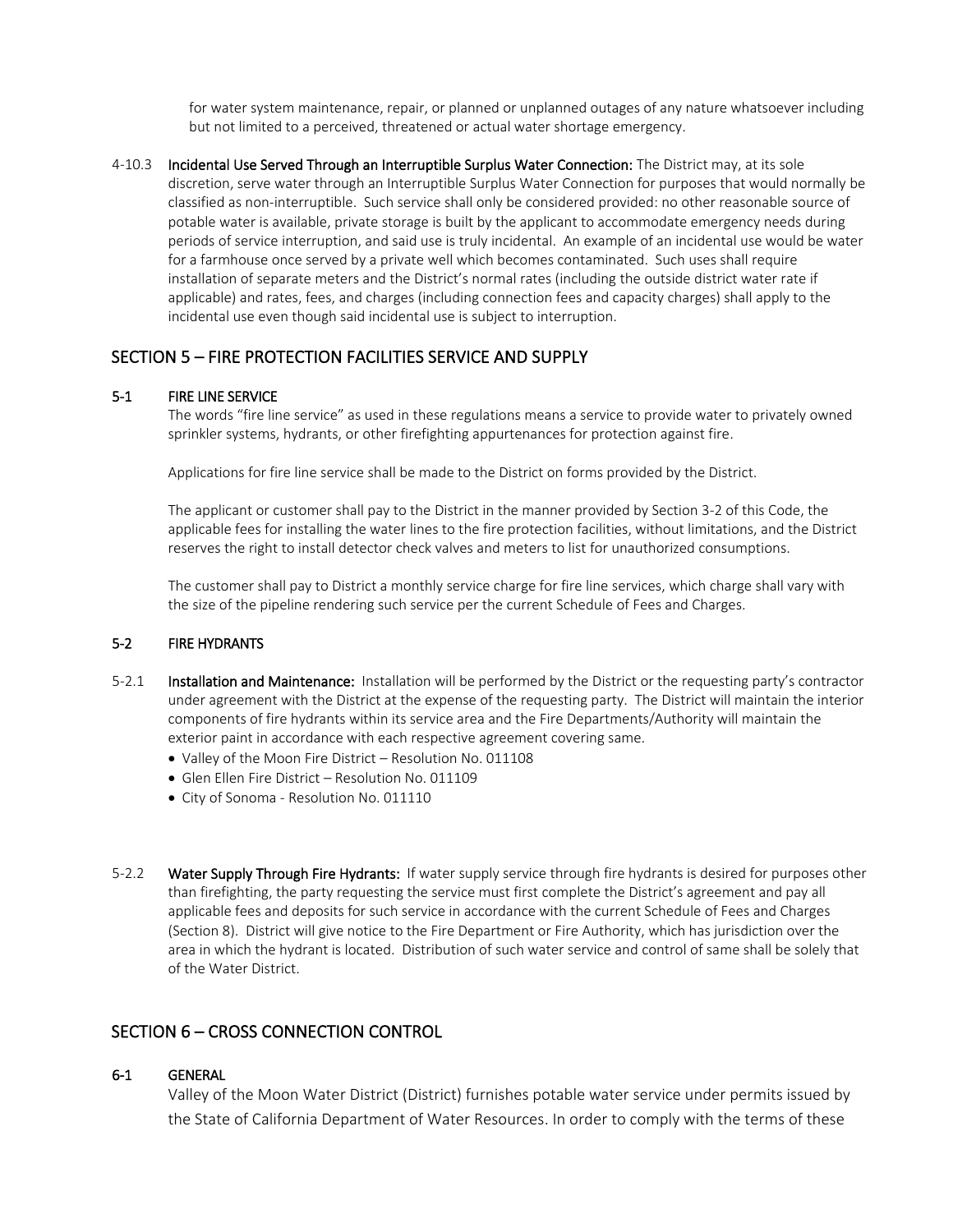permits and all State regulations intended to protect the potable public water supply from contamination, an appropriate backflow preventer shall be installed at every service connection where one is required by regulations of the Department of Public Health set forth in Title 17 of the California Code of Regulations, sections 7583 through 7605. Some examples of State-mandated sites needing devices are: locations with an auxiliary water supply (such as a private well), locations handling pressurized fluids, locations served by recycled water, and locations with plumbing connections to non-potable piping.

This regulation supplements and does not supersede local plumbing regulations, codes or ordinances, or State regulations related to water supply.

# <span id="page-12-0"></span>6-2 Definitions

The following words or phrases shall, for the purpose of this Article, have the meanings respectively ascribed to them in this Section:

- A. Air-Gap Separation: The term "air-gap separation" means a physical break between a supply pipe and a receiving vessel. The airgap shall be at least double the diameter of the supply pipe measured vertically above the top rim of the vessel, in no case less than one inch.
- B. Approved Backflow Prevention Device: The term "approved backflow prevention device" shall mean devices that have passed laboratory and field evaluation tests performed by a recognized testing organization that has demonstrated their competency to perform such tests to the Division of Drinking Water.
- C. Approved Water Supply: The term "approved water supply" means any water supply whose potability is regulated by a State or local health agency.
- D. Auxiliary Supply: The term "auxiliary supply" means any water supply on or available to the premises other than the approved water supply; this shall include all water storage tanks or vessels of any kind with piping or pumps maintained for the purpose of fire suppression, irrigation or any other reason.
- E. AWWA Standard: The term "AWWA Standard" means an official standard developed and approved by the American Water Works Association (AWWA).
- F. Division of Drinking Water (DDW): The Division of the State Water Resources Control Board that regulates public drinking water systems.
- G. Backflow: The term "backflow" shall mean a flow condition, caused by a differential in pressure that causes the flow of water or other liquids, gasses, mixtures or substances into the distributing pipes of a potable water supply from any source or sources other than an approved water supply source. Back-siphonage and backpressure cause backflow.
- H. Contamination: The term "contamination" means a degradation of the quality of the potable water by any foreign substance which creates a hazard to the public health, or which may impair the usefulness or quality of water.
- **I.** Cross-Connection: The term "cross-connection" as used in these regulations means any unprotected actual or potential connection between a potable water system used to supply water for drinking and any source or system containing unapproved water or a substance that is not or cannot be approved as safe, wholesome, and potable. By-pass arrangements, jumper connections, removable sections, swivel or changeover devices, or other devices through which backflow could occur, shall be considered to be cross-connections.
- J. Cross Connection Control Specialist: An individual who holds a valid certificate as a crossconnection control specialist as issued by CA-NV Section AWWA, or equivalent organization as recognized by DDW and has been designated as the Valley of the Moon Water District's Cross-Connection Control Specialist by the District.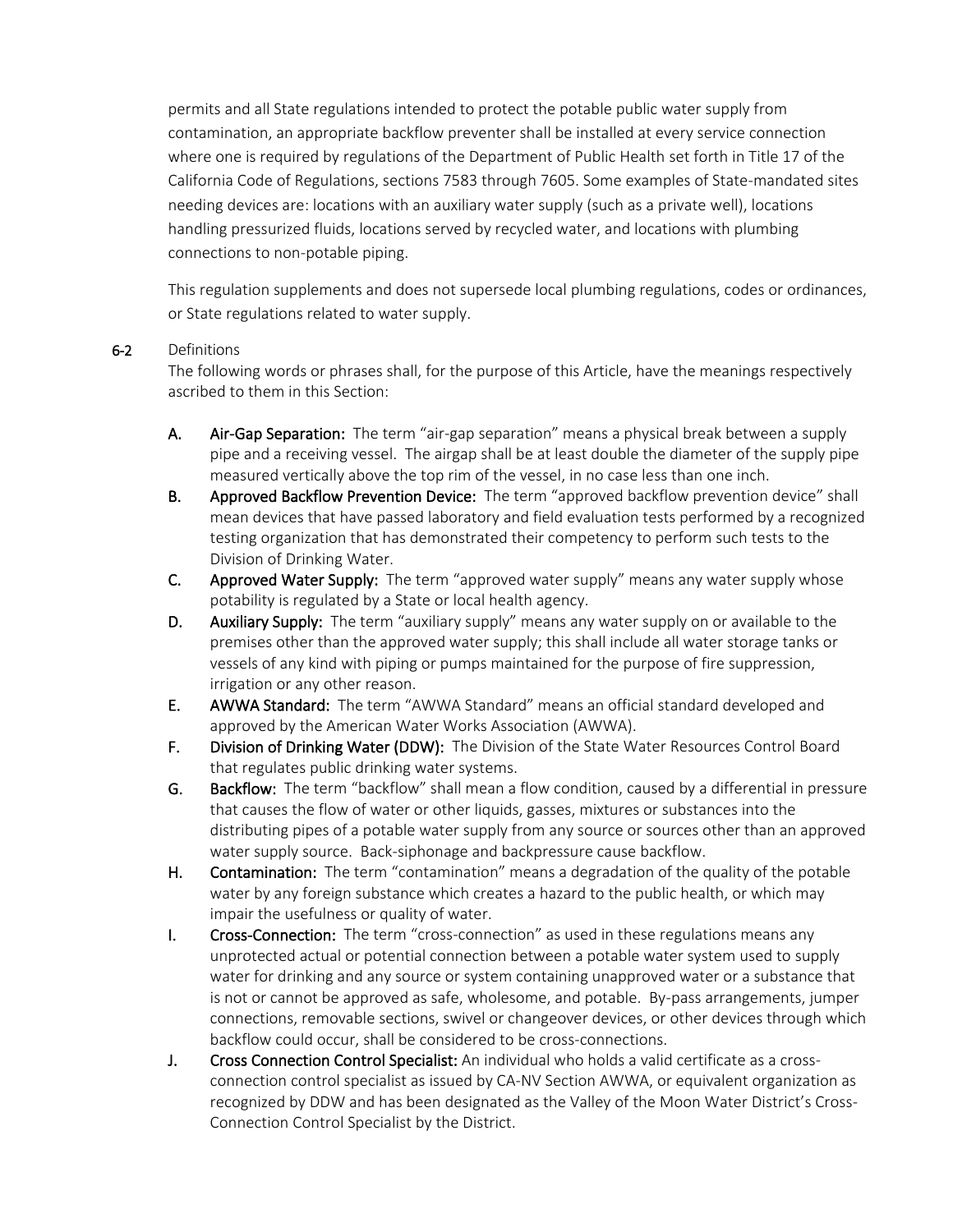- K. Double Check Valve Assembly ("DCV"): The term "double check valve assembly" means an assembly of at least two independently acting check valves including tightly closing shut-off valves on each side of the check valve assembly and test cocks available for testing the water tightness of each check valve.
- L. Person: The term "person" means an individual, corporation, company, association, partnership, municipality, public utility, or other public body or institution.
- M. Premise: The term "premise" means any and all areas on a customer's property that are served or have the potential to be served by the public water system.
- N. Public Water System: The term "public water system" means the District's water distribution, treatment, and storage system.
- O. Recycled or Reclaimed Water: The terms "recycled water" or "reclaimed water" means wastewater which as a result of treatment is suitable for uses other than potable use.
- P. Reduced Pressure Principle Backflow Prevention Device: The term "reduced pressure principle backflow prevention device" means a device incorporating two or more check valves and an automatically operating differential relief valve located between the two checks, a tightly closing shut-off valve on each side of the check valve assembly, and equipped with necessary test cocks for testing.
- Q. Service Connection: The term "service connection" refers to the point of connection of a user's piping to the water supplier's facilities, which will be the first fitting on the customer's side of the meter unless the District determines otherwise with regard to a particular connection.
- R. Water Supplier: The term "water supplier" means the person who owns or operates the approved water supply system.
- S. Water User: The term "water user" means any person obtaining water from an approved water supply system.
- T. Health Agency: The term "health agency" means the Division of Drinking Water or another health agency to whom authority over drinking water has been delegated by the Division of Drinking Water.

# 6-3 WHERE BACKFLOW PROTECTION IS REQUIRED

- 1. Each service connection from the District water system for supplying water to the premises having an auxiliary water supply shall be protected against backflow of water from the premises into the public water system unless the auxiliary water supply is accepted as an additional source by District, and is approved by the Public Health agency having jurisdiction.
- 2. Each service connection from the District water system for supplying water to any premises on which any substances are handled in such fashion as may allow its entry into the public water system shall be protected against backflow of the water from the premises into the public system. This shall include the handling of process water and waters originating from the public water system which has been subjected to deterioration in sanitary quality.
- 3. Backflow prevention devices shall be installed on the service connection to any premises having (a) internal cross-connections that cannot be permanently corrected and controlled to the satisfaction of the health agency and the District; or (b) intricate plumbing and piping arrangements or where entry to all portions of the premises is not readily accessible for inspection purposes, making it impractical or impossible to ascertain whether or not cross-connections exist.
- 4. Each service connection from the District supplying a structure where there exists a fire sprinkler/fire suppression system.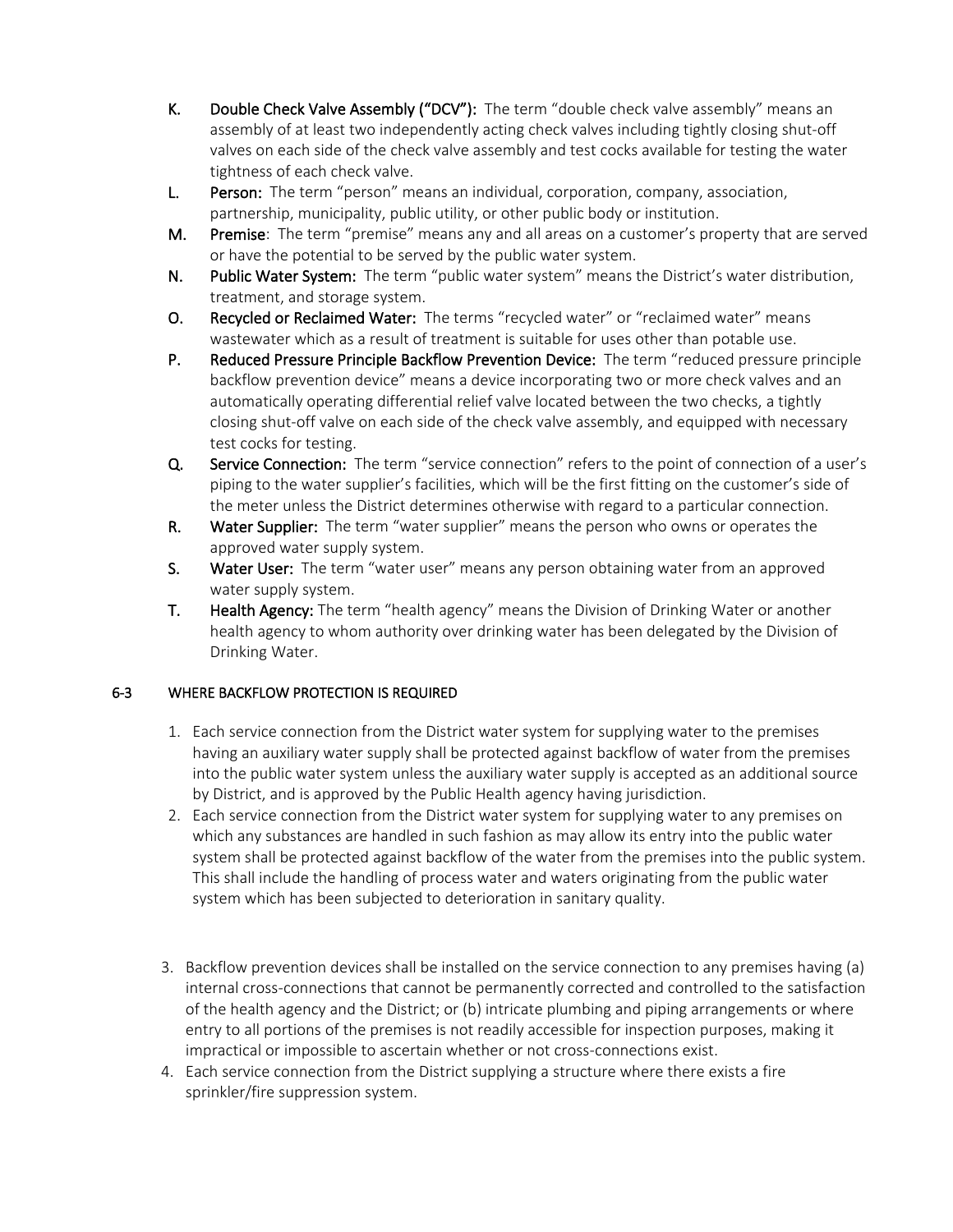#### <span id="page-14-0"></span>6-4 TYPE OF BACKFLOW PREVENTER REQUIRED

The District shall determine the general type of preventer to be installed, giving consideration to the likelihood of backflow occurring, the type of contamination that may occur, and applicable State regulations. The general type of backflow preventers the District may require in decreasing order of protection are: Air Gap (AG), Reduced Pressure Principle device (RP) and double check valve (DCV). The District shall approve of the specific model of device prior to installation.

#### <span id="page-14-1"></span>6-5 INSTALLATION

The manner and location of installation shall be in accordance with District standards and specifications, and shall be subject to District approval. Backflow prevention devices may be installed by the District or others at the discretion of the District. The District shall inspect all installations. Installation and inspection of all backflow devices shall be at the customer's expense.

#### <span id="page-14-2"></span>6-6 INSPECTION AND TESTING OF BACKFLOW PREVENTERS

A certified inspection and performance test of all backflow preventers shall be performed annually or more often in those instances where successive inspections indicate repeated failure or on such other schedule deemed necessary by the District. Installed devices may be tested by the District or others at the sole discretion of the District. Inspection and testing will be at the customer's expense and, where the District deems appropriate, will be included as a "backflow prevention" fee on the regular water bill. Inspections will be conducted only by individuals certified by AWWA (American Water Works Association) as backflow prevention testers. A report of a certified inspection will be submitted to the District within 30 days of notice that an inspection is due.

#### <span id="page-14-3"></span>6-7 ACCESS FOR INSPECTION

District personnel and representatives of any governmental health agency shall have the right of ingress to and egress from the customer's premises at all reasonable hours without prior notification for the purpose of investigating compliance with this regulation and State Water Boards' requirements.

## <span id="page-14-4"></span>6-8 REPAIRS OR REPLACEMENT OF BACKFLOW PREVENTION DEVICES

Backflow devices that fail a performance test will be repaired at the customer's expense and retested to ensure that the repairs have worked as intended. If the Device needs to be replaced, the District will notify the customer and the customer will have 45 days to replace the device. If a customer fails to replace the device within the 45-day notice period as required, District staff or representatives shall be entitled to replace the device and include the actual cost of the work on the customer's next water bill.

#### <span id="page-14-5"></span>6-9 NONCOMPLIANCE

If a customer fails to comply with this regulation by failure to install, test or correct deficiencies or by removal, tampering with or modifying a backflow preventer, the District shall have the right to refuse or discontinue water service and, if it deems necessary, physically disconnect the customer's piping from the District's distribution system.

Any customer who willfully fails to install a backflow prevention device as required herein, or who willfully bypasses or alters such a device is guilty of a misdemeanor, and will be subject to prosecution and, upon conviction thereof, shall be punishable by a fine not exceeding \$500.00 or by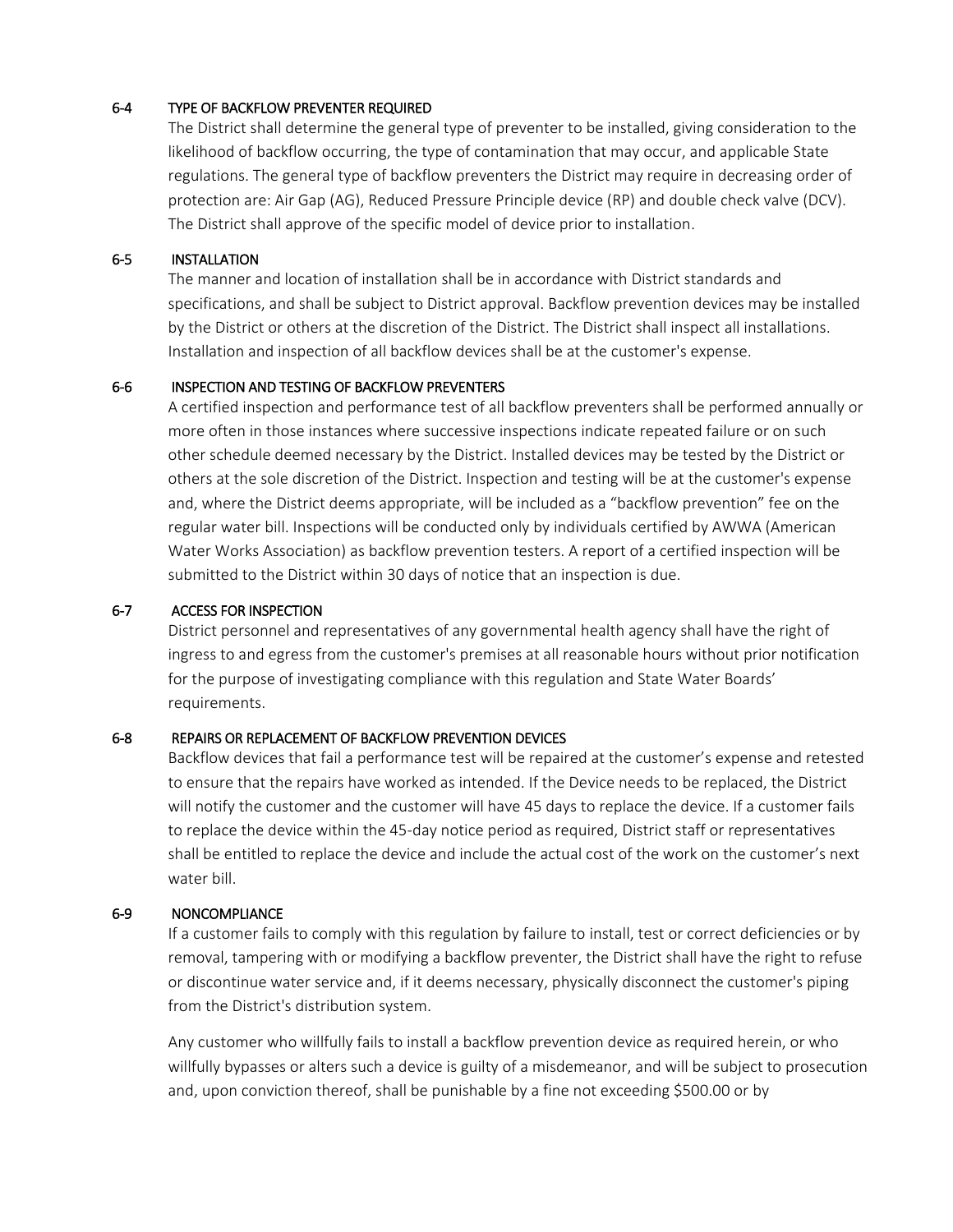imprisonment, not exceeding 30 days, in the County jail or by both fine and imprisonment (California Health and Safety Code section 116820).

#### <span id="page-15-0"></span>6-10 LIABILITY

The District shall not be liable for any injury to persons or damage to property that may result directly or indirectly from the installation, malfunction, testing, or repair of any backflow preventer.

#### 6-11 ENFORCEMENT, REMEDIES

The remedies provided for or specified in this Article shall be cumulative and not exclusive, and shall be in addition to and do not supersede or limit any other civil or criminal remedies available to the District in the exercise of its powers.

# <span id="page-15-1"></span>SECTION 7 – MISCELLANEOUS

#### <span id="page-15-2"></span>7-1 PLUMBERS DEPOSITS

A licensed plumber may deposit with District the amount shown in the Schedule of Fees and Charges a security bond as guarantee of payment for any damages done to District's facilities during the course of said plumber's work in making repairs to or installation of any water facilities within the District. Upon receipt of said security bond, District will waive the requirement that only a District employee can turn a District water meter/service on or off as to that plumber, but only during the period that the bond is in effect. In addition to the deposit, an agreement covering these stipulations must also be signed by the plumber, and the plumber's signature must be notarized.

# <span id="page-15-3"></span>SECTION 8 – SCHEDULE OF FEES AND CHARGES

#### <span id="page-15-4"></span>8-1 GENERAL

District charges are divided into two groups; rates and miscellaneous charges associated with providing water service and conducting the day-to-day business of the District; and, connection fees and capacity charges.

#### <span id="page-15-5"></span>RATES AND MISCELLANEOUS CHARGES

Effective 7/1/2021 CPI 1.57%

| $8 - 2.1$ | Public Copies of District Documents                                                                                               |                         | per page | (two-sided copies) |      |
|-----------|-----------------------------------------------------------------------------------------------------------------------------------|-------------------------|----------|--------------------|------|
|           |                                                                                                                                   | \$                      | 0.17     | \$                 | 0.34 |
|           |                                                                                                                                   |                         |          |                    |      |
| $8 - 2.2$ | Permit Application or Meter Right-Sizing<br>Reclassification Petition Processing Fee                                              | \$                      | 191.00   |                    |      |
|           | A. Onsite Water Audits                                                                                                            | \$                      | 99.00    | per hour           |      |
|           |                                                                                                                                   |                         |          |                    |      |
| $8 - 2.3$ | Project Inspection Fees                                                                                                           | Actual cost to District |          |                    |      |
|           |                                                                                                                                   |                         |          |                    |      |
| $8 - 2.4$ | Plan Review Fees                                                                                                                  | Actual cost to District |          |                    |      |
|           |                                                                                                                                   |                         |          |                    |      |
| $8 - 2.5$ | Agreement Preparation Fee                                                                                                         | \$                      | 499.00   |                    |      |
|           |                                                                                                                                   |                         |          |                    |      |
| $8 - 2.6$ | Meter Testing Fee - At the request of a<br>customer: fee refunded if meter is faulty<br>forfeited if meter is within 2% accuracy. | \$                      | 268.00   |                    |      |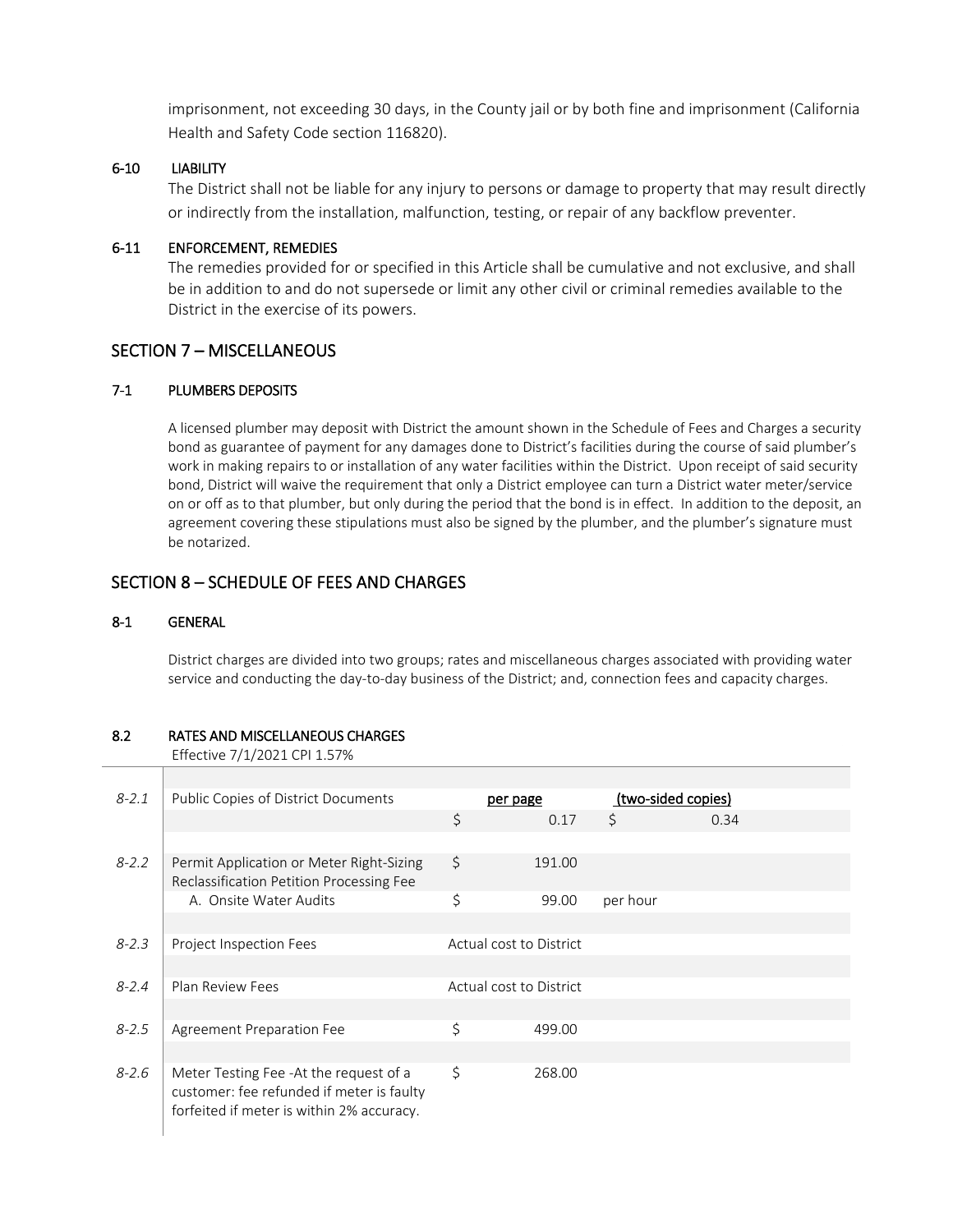| $8 - 2.7$  | Fire Flow Test (Calculation)                                   |         | Actual cost to District |                                          |  |
|------------|----------------------------------------------------------------|---------|-------------------------|------------------------------------------|--|
|            |                                                                |         |                         |                                          |  |
| $8 - 2.8$  | Set Pressure Recorder                                          | \$      | 237.00                  |                                          |  |
|            |                                                                |         |                         |                                          |  |
| $8 - 2.9$  | Start of Service                                               | \$      | 24.00                   |                                          |  |
|            |                                                                |         |                         |                                          |  |
| $8 - 2.10$ | <b>Construction Meter Deposit</b>                              | \$      | 345.00                  |                                          |  |
|            | + installation fee                                             | \$      | 100.00                  |                                          |  |
|            | Water Rate/Service Charge                                      |         | Reg. Rate               |                                          |  |
| $8 - 2.11$ | Hydrant Meter Deposit                                          | \$      | 1,821.00                |                                          |  |
|            | + installation fee                                             | $\zeta$ | 144.00                  |                                          |  |
|            | +Water Rate commercial water rate per                          |         |                         |                                          |  |
|            | sec 8-2.18                                                     |         |                         |                                          |  |
|            | +Bi-Monthly Service Charge (minimum                            | \$      | 562.00                  |                                          |  |
|            | 1-week charge \$70.25)                                         |         |                         |                                          |  |
|            |                                                                |         |                         |                                          |  |
| $8 - 2.12$ | Returned Check Handling Fee                                    | \$      | 39.00                   |                                          |  |
|            |                                                                |         |                         |                                          |  |
| $8 - 2.13$ | Unauthorized Turn on @ existing                                | \$      | 303.00                  | plus materials                           |  |
|            | metered service location                                       |         |                         |                                          |  |
|            | Lock replacement & locking device                              |         |                         |                                          |  |
|            |                                                                |         |                         |                                          |  |
| $8 - 2.14$ | Unauthorized hook-up to unmetered<br>service                   | \$      | 499.00                  | + estimated water<br>usage $11/2$ x reg. |  |
|            |                                                                |         |                         | rate                                     |  |
|            |                                                                |         |                         |                                          |  |
| $8 - 2.15$ | Unauthorized use of fire hydrant                               | \$      | 1,256.00                | + estimated water                        |  |
|            |                                                                |         |                         | usage $11/2$ x reg.                      |  |
|            |                                                                |         |                         | rate                                     |  |
| $8 - 2.16$ | Notice Delivery/Customer Service/After                         |         |                         |                                          |  |
|            | <b>Hours Fees</b>                                              |         |                         |                                          |  |
|            | A. Notice Delivery Fee (includes: Cut off                      | \$      | 19.00                   |                                          |  |
|            | Notices, Backflow Test, Misc. Delivery)                        |         |                         |                                          |  |
|            | B. Failure to sign up                                          | \$      | 78.00                   |                                          |  |
|            | C. Turn off due to Non-Payment of bill                         | \$      | 78.00                   |                                          |  |
|            | Low-income turn off due to Non-                                | \$      | 51.00                   |                                          |  |
|            | Payment of bill                                                |         |                         |                                          |  |
|            | Low-income After-Hours<br>reconnection fee for turn off due to | \$      | 152.00                  |                                          |  |
|            | Non-Payment of bill (includes turn off                         |         |                         |                                          |  |
|            | fee of \$51.00)                                                |         |                         |                                          |  |
|            | D. After-Hours Service Charge                                  | \$      | 243.00                  |                                          |  |
|            | (to be added to all other applicable                           |         |                         |                                          |  |
|            | charges)                                                       |         |                         |                                          |  |
|            | E. Unable to access meter                                      | \$      | 19.00                   |                                          |  |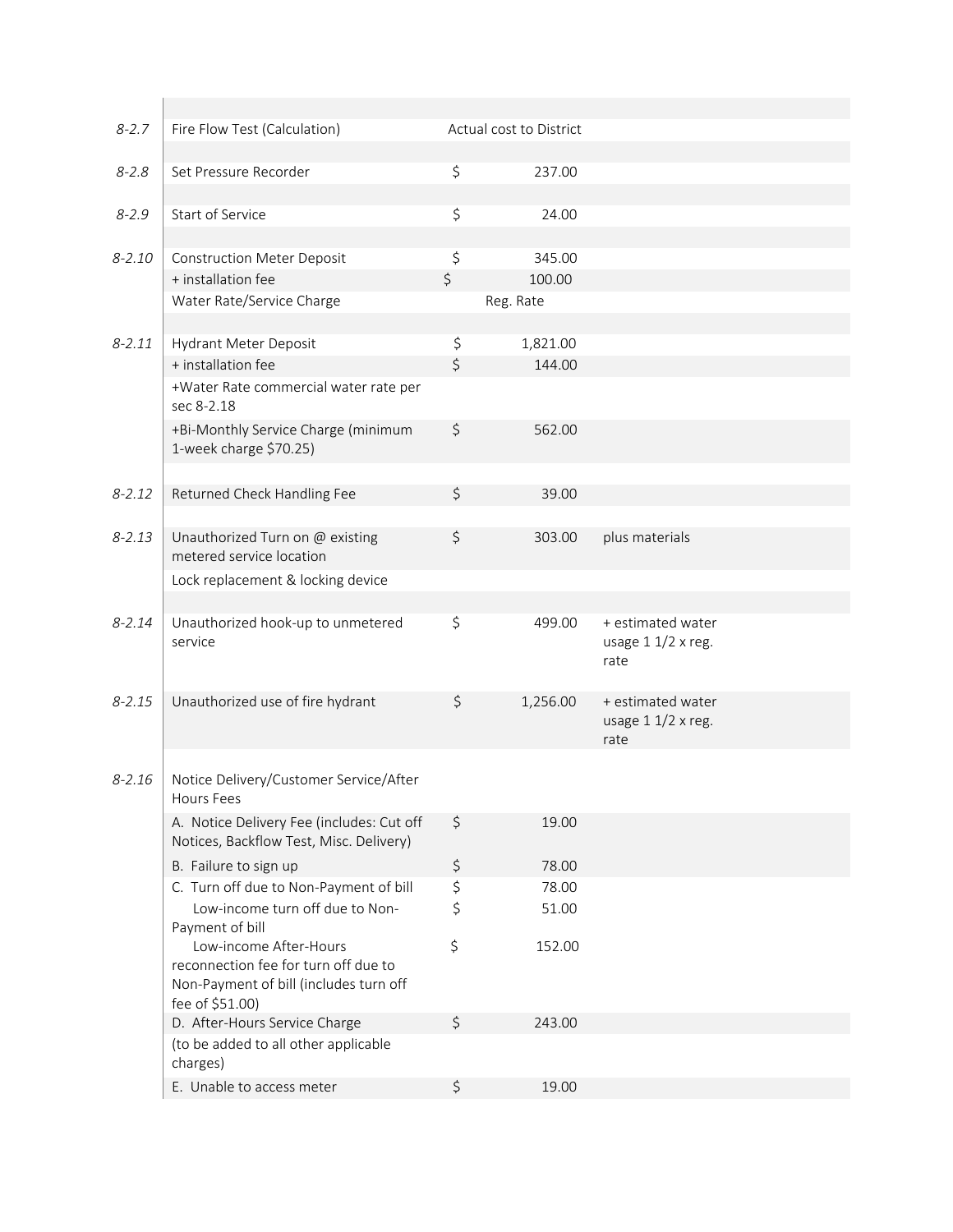|            | F. Meter tampering (i.e. damage to<br>meter register, wires, (endpoints, etc)                                      | \$                   | 99.00                                                         | plus materials                    |                |         |                  |
|------------|--------------------------------------------------------------------------------------------------------------------|----------------------|---------------------------------------------------------------|-----------------------------------|----------------|---------|------------------|
|            | G. Customer service request for same<br>issue (1st visit no charge)                                                | \$                   | 99.00                                                         |                                   |                |         |                  |
| $8 - 2.17$ | H. Fire Hydrant Agreements                                                                                         |                      |                                                               |                                   |                |         |                  |
|            | Valley of the Moon Fire District & Glen<br>Ellen Fire                                                              |                      |                                                               | New agreement as of Dec. 11, 2001 |                |         |                  |
|            | City of Sonoma                                                                                                     |                      |                                                               | New agreement as of Feb. 6, 2002  |                |         |                  |
|            |                                                                                                                    |                      | Effective 10/1/21                                             |                                   |                |         |                  |
| $8 - 2.18$ | Commercial / Industrial / Multi-Family<br>Residential 4+ Units / Commodity Rate                                    | \$                   | 6.57                                                          | per 1000 gallons                  |                |         |                  |
|            | Institutional Uniform Rate                                                                                         | \$                   | 6.55                                                          |                                   |                |         |                  |
|            | <b>Irrigation Rate</b>                                                                                             | \$                   | 7.76                                                          |                                   |                |         |                  |
|            |                                                                                                                    |                      |                                                               |                                   |                |         |                  |
|            | Single Family Residential & Multi-Family<br>Residential 2- & 3-Units Tiered Rates -<br>usage per billing period    |                      | $0 - 4$                                                       | <u>over 4</u>                     |                |         |                  |
|            | per 1000 gallons                                                                                                   | \$                   | 4.37                                                          | $\zeta$                           | 7.67           |         |                  |
| $8 - 2.19$ | Outside District Water Usage Rate                                                                                  |                      | 1.5 x water usage<br>charge plus twice the<br>monthly service |                                   |                |         |                  |
|            |                                                                                                                    | charge               |                                                               |                                   |                |         |                  |
| $8 - 2.20$ | Service Charges (Effective 10/1/21)                                                                                |                      |                                                               | <b>Bi-Monthly Charge</b>          |                |         |                  |
|            | <b>Meter Size</b>                                                                                                  |                      | Residential                                                   | Non-Residential                   |                |         | Fire Line        |
|            | 5/8"<br>3/4"                                                                                                       | \$                   | 36.06<br>52.16                                                | \$                                | 59.65<br>87.54 |         | <b>NA</b><br>NA. |
|            | 1 <sup>0</sup>                                                                                                     | \$<br>\$             | 84.36                                                         | $\zeta$<br>\$                     | 143.33         |         | <b>NA</b>        |
|            | 11/2"                                                                                                              | $\boldsymbol{\zeta}$ | 164.87                                                        | \$                                | 282.81         |         | <b>NA</b>        |
|            | 2 <sup>11</sup>                                                                                                    | \$                   | 261.49                                                        | \$                                | 450.18         | \$      | 20.09            |
|            | 3"                                                                                                                 |                      | <b>NA</b>                                                     | \$                                | 896.50         | $\zeta$ | 39.37            |
|            | 4"                                                                                                                 |                      | <b>NA</b>                                                     | $\overline{\varsigma}$            | 1,398.61       | \$      | 74.88            |
|            | 6"                                                                                                                 |                      | <b>NA</b>                                                     | \$                                | 2,793.37       | \$      | 166.20           |
|            | 8"                                                                                                                 |                      | <b>NA</b>                                                     | <b>NA</b>                         |                | \$      | 287.96           |
|            | 10"                                                                                                                |                      | <b>NA</b>                                                     | <b>NA</b>                         |                | \$      | 430.01           |
| 8-2.20(a)  | 12"<br>Resolution No. 180402 Effective July 1, 2018 residential water meters that are 1 1/2" or smaller and have a |                      | <b>NA</b>                                                     | <b>NA</b>                         |                | \$      | 541.62           |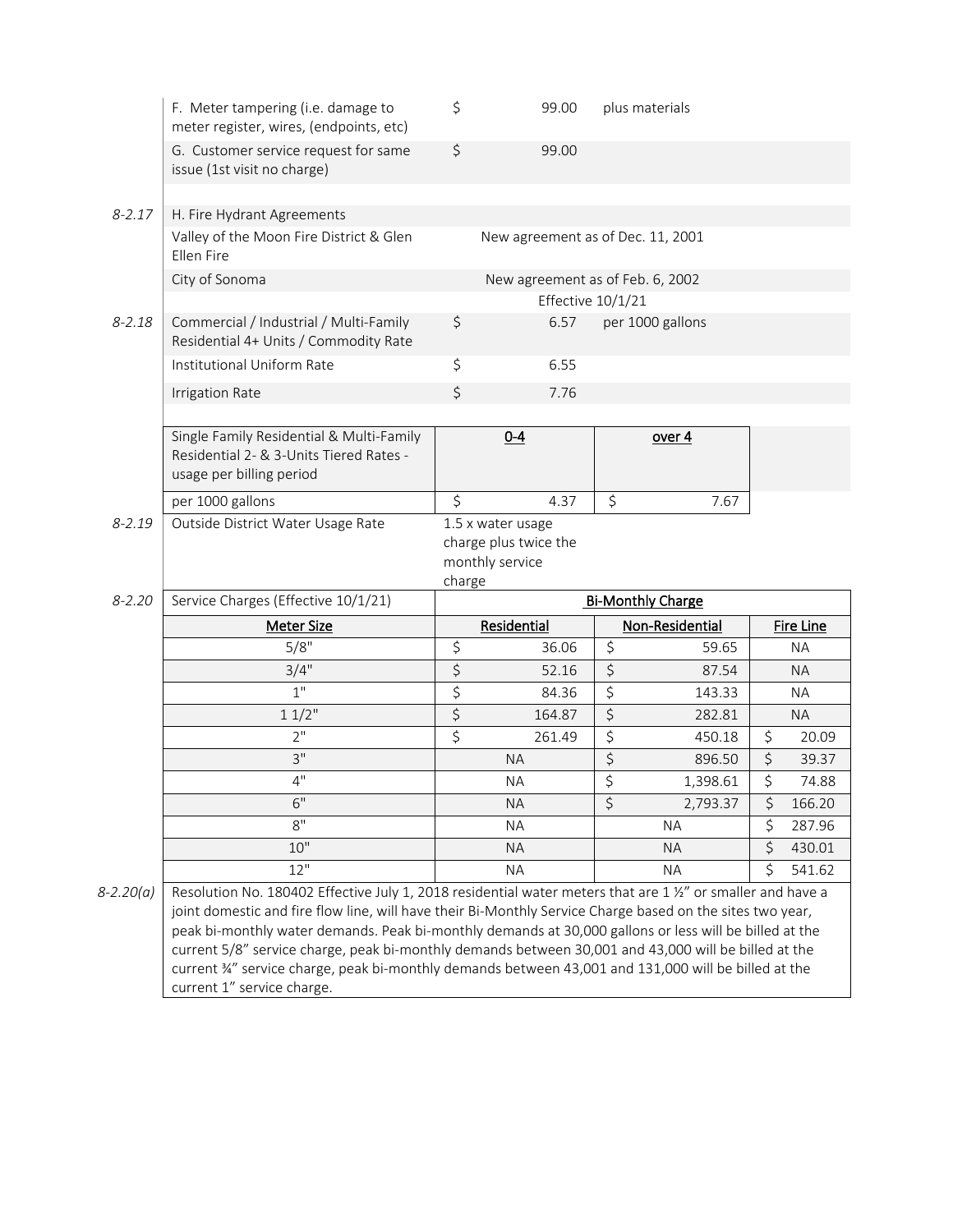#### *8-2.20(b)* Meter Right-Sizing Charges:

Under the Meter Right-Sizing Charge, the fixed bi-monthly meter charges are based on the meter size that corresponds to the user's actual water usage based on the maximum throughput for each meter size, shown in the Meter Right-Sizing Table below, and the user's customer class. The appropriate charge shall be the actual use and meter size per the chart below, minus the regular service charge in section 8-2.20 above associated with the user's physical meter connection. These charges are a temporary additional charge in that, they only last until either (1) the correct size meter is installed (either at the request and with the payment of applicable fees by the customer or during the regular maintenance and capital replacement performed by the District); or (2) an annual audit shows that the customer's usage is reduced to levels appropriate for the size of the user's actual, physical meter connection.

The below chart outlines the maximum throughput that should be associated with each meter size in the peak billing cycle of a given year. An audit shall be performed each January and will evaluate usage data from the preceding calendar year (January through December). After the annual usage audit is performed, the Meter Right-Sizing Charge will be applied to any meter which exceeded the maximum water unit throughput assigned to their physical meter connection in any two billing cycles during that time, beginning July 1<sup>st</sup> of that year. The rate shall remain in effect for one year, until the next audit is performed in January and the new rates are put into effect in July. If the audit determines that only one billing cycle is above of the allowable range for the given meter size, it shall be considered an anomaly and the charges shall not be applied.

New customers only, (i.e. customers that take over an account that has an existing right-sizing charge in effect) shall have the right to petition to have the charge reduced or removed, provided they submit an application on a form provided by the District and pay any applicable fees. The application shall include:

- 1.) An onsite water audit (per fee above) substantiating that less water will be used, or
- 2.) A detailed irrigation plan (plan carried out before a change to the right-sizing charge is made); or
- 3.) Pass the historic peak period/s with appropriate/lower usage. The customer shall apply to the District to verify this, and the charge can fall off immediately rather than the regular cycle (i.e., instead of the charge coming off after the next audit/rate adjustment cycle)

| Meter Right-Sizing Table: |                                          |  |  |  |  |  |
|---------------------------|------------------------------------------|--|--|--|--|--|
| Meter Size                | Max Units (1,000<br>Gallons) per Billing |  |  |  |  |  |
|                           | Cycle                                    |  |  |  |  |  |
| $5/8$ inch                | 29                                       |  |  |  |  |  |
| $\frac{3}{4}$ inch        | 44                                       |  |  |  |  |  |
| 1 inch                    | 74                                       |  |  |  |  |  |
| $1\frac{1}{2}$ inch       | 147                                      |  |  |  |  |  |
| 2 inch                    | 235                                      |  |  |  |  |  |
| 3 inch                    | 470                                      |  |  |  |  |  |
| 4 inch                    | 735                                      |  |  |  |  |  |
| 6 inch                    | 1,470                                    |  |  |  |  |  |

# *8-2.21* Backflow Prevention Charges by Size and Type

| Size/Type                                    | <b>Bi-Monthly Charge</b> | <b>Notes</b>            | Annual<br><u>Total</u> |
|----------------------------------------------|--------------------------|-------------------------|------------------------|
| $\frac{3}{4}$ " and 1" in 4 HOAs*            | $54.50**$                | Testing and maintenance | \$27                   |
| All other $\frac{3}{4}$ " and 1" (DC and RP) | $$5.00**$$               | Testing and maintenance | \$30                   |
| All $1\frac{1}{2}$ and $2''$ (DC and RP)     | $$5.00***$               | Test only               | \$30                   |
| 3" and up DC and RP                          | $$5.84***$               | Test only               | \$35                   |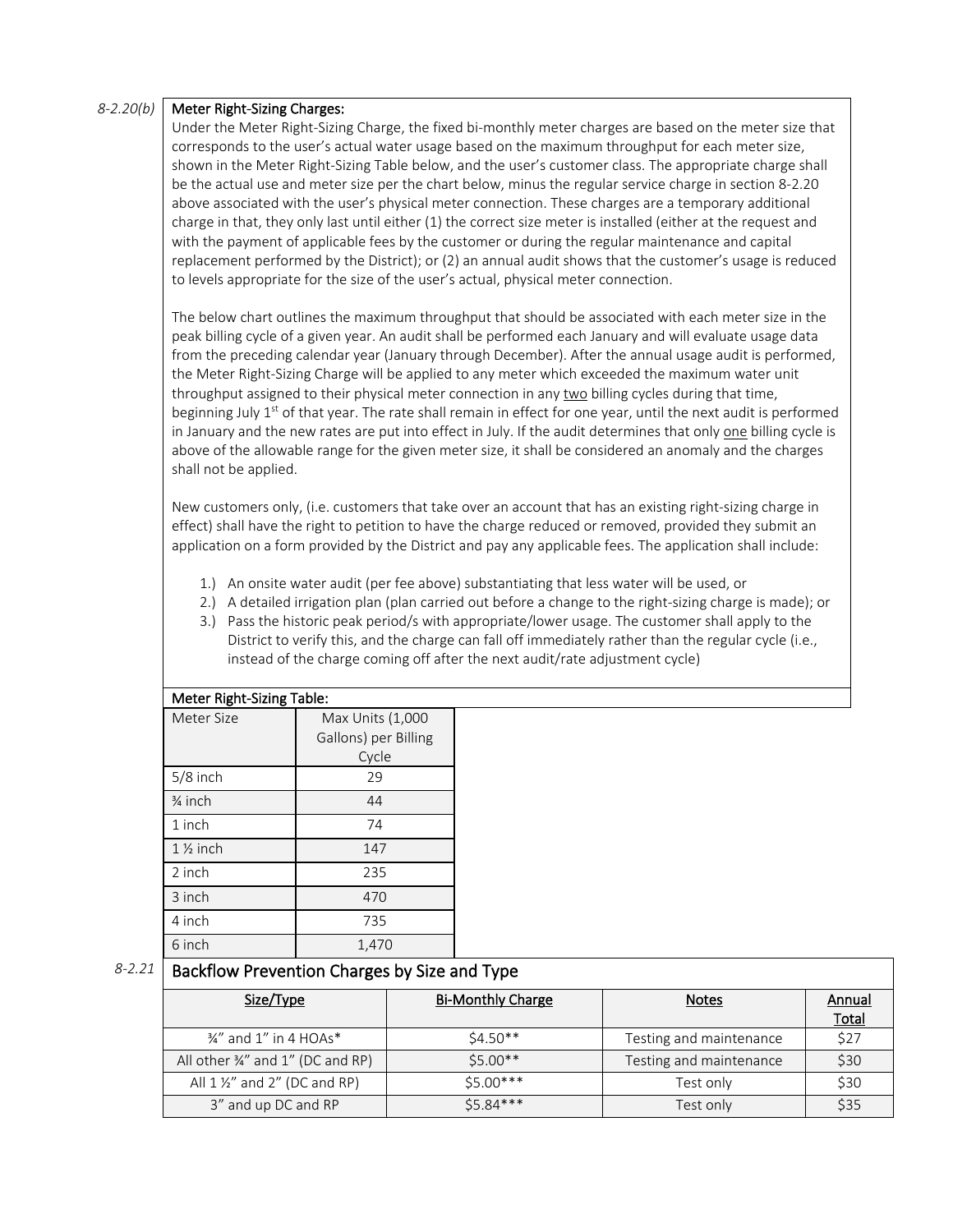| All DCDAs          | $513.34***$ | est only        | \$80 |
|--------------------|-------------|-----------------|------|
| All AG inspections | $$8.34***$  | Inspection Only | \$50 |

\*The four (4) qualifying HOAs in the District's service area are: Sonoma Greens, Temelec, Chantarelle, and Creekside Village.

\*\*Charge includes testing, maintenance, and retesting of the device - NOT including parts. Any repair parts needed are charged to the customer via the regular water bill.

\*\*\*Charge is for testing/inspection and retesting after repairs only. Any repairs needed are performed by the contractor and charged to the customer on a time and materials basis via the regular water bill. Please see a table of contractor hourly rates below:

| Regular hourly<br>$1/4$ hour<br>$1/2$ hour<br>rate for repairs<br>extension<br>extension |  | <b>Business hours</b><br>service fee (call out) | After hours<br>service (hourly) |       |        |        |
|------------------------------------------------------------------------------------------|--|-------------------------------------------------|---------------------------------|-------|--------|--------|
| 100.00                                                                                   |  | 25.00                                           |                                 | 50.00 | 150.00 | 150.00 |

Most repairs will fall into the ¼ hour or ½ hour category, especially for smaller devices. Repair parts are charged in addition to these rates and vary depending on make and model of the device.

8-2.22 If a backflow prevention device fails the test and is in need of replacement, the customer will have the choice to perform the work or have the work performed by a contractor of their choosing. Alternatively, the customer may request that the District coordinate the work per the below table. These costs are for replacement only, and not new installations. All new or replaced devices shall be tested upon installation and the passing results shall be presented to the District immediately:

| Device Replacement Cost by Size | Cost    |           |  |
|---------------------------------|---------|-----------|--|
| 3⁄4" RP                         | \$      | 650.00    |  |
| 3/4" DC                         | \$      | 400.00    |  |
| $1''$ RP                        | \$      | 675.00    |  |
| $1''$ DC                        | \$      | 425.00    |  |
| $1\frac{1}{2}$ RP               | \$      | 1,400.00  |  |
| $1\frac{1}{2}$ DC               | \$      | 1,000.00  |  |
| $2''$ RP                        | $\zeta$ | 1,500.00  |  |
| $2''$ DC                        | \$      | 1,100.00  |  |
| $3''$ RP                        | \$      | 3,750.00  |  |
| $3''$ DC                        | \$      | 3,250.00  |  |
| 4" RP                           | \$      | 4,250.00  |  |
| $4''$ DC                        | \$      | 4,200.00  |  |
| 4" DCDA                         | \$      | 4,800.00  |  |
| $6''$ RP                        | \$      | 7,500.00  |  |
| 6" DC                           | \$      | 6,200.00  |  |
| 6" DCDA                         | \$      | 6,500.00  |  |
| 8" DCDA                         | \$      | 10,000.00 |  |
| 10" DCDA                        | \$      | 14,300.00 |  |

- 8-2.23 Resolution No. 200601 Mandates the use of AMI Meters and prohibits opt outs.
- 8-2.24 Interruptible Surplus Water Rates: Volumetric is per the Irrigation Rate in Section 8-2.18 and the Service Charge is per Section 8-2.20.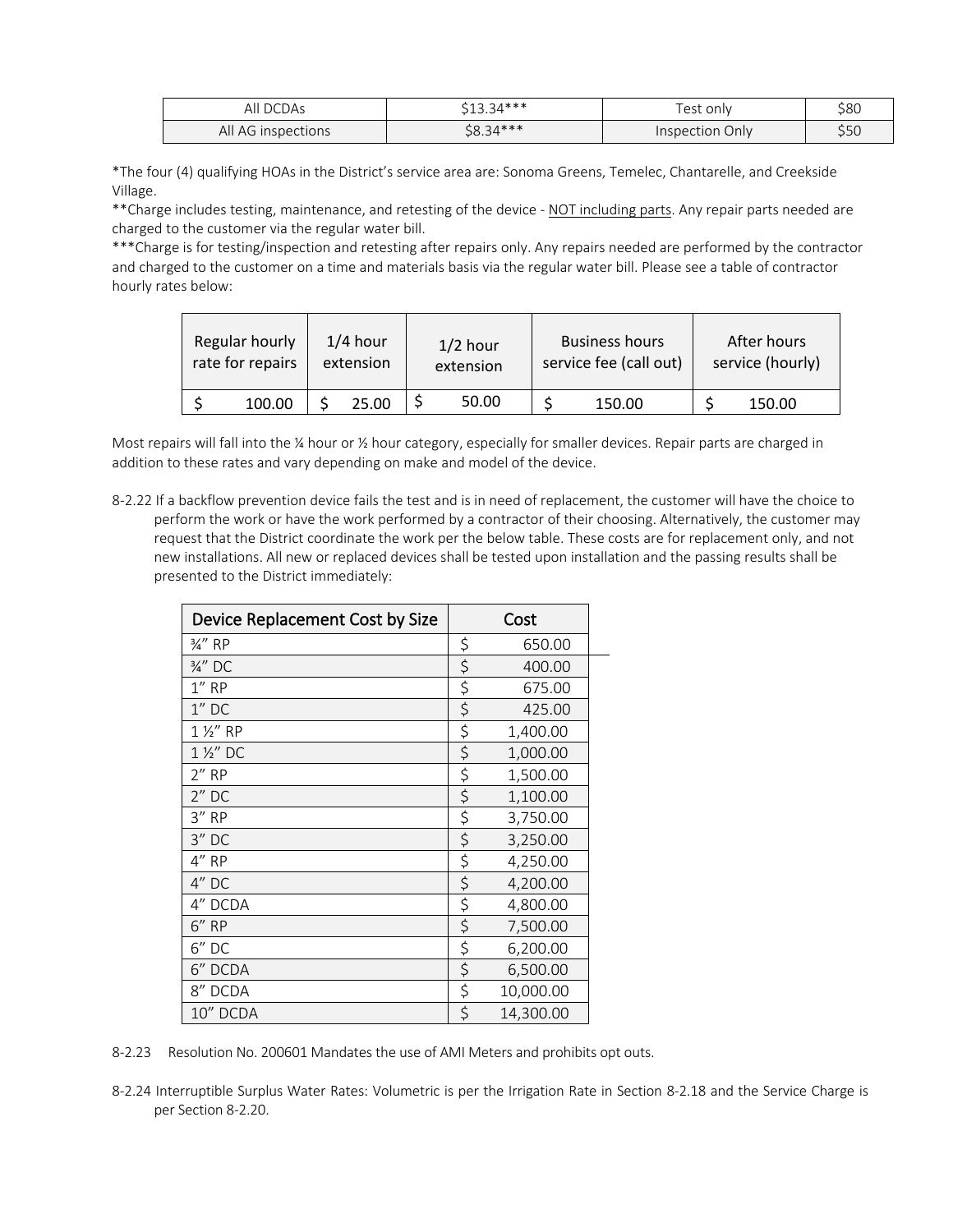## <span id="page-20-0"></span>8-3 CONNECTION FEES AND CAPACITY CHARGES

Annual increase per the Engineering News Record Construction Cost Index (CCI) reported for each March in the Engineering News Record magazine for the City of San Francisco. Resulting values shall be rounded to the nearest whole dollar.

Fee Schedule Calculations Effective 7/1/2021 Construction Cost Index: 2.5%

The connection charge for a new service connection shall be the sum of the meter and service line charge plus the capacity charge.

8-3.1 Front Footage Removed with the 2017 Rate Study.

| Meter       | Service    | Meter Charge | Service Line |        | Meter & Service Line |                   |
|-------------|------------|--------------|--------------|--------|----------------------|-------------------|
| <b>Size</b> | Line Size  |              |              | Charge | Charge               |                   |
| 5/8"        | 1"         | \$<br>378    | \$           | 4,604  | \$<br>4,982          |                   |
| 3/4"        | 1"         | \$<br>391    | \$           | 4,604  | \$<br>4,995          |                   |
| 1"          | 1"         | \$<br>452    | \$           | 4,604  | \$<br>5,056          |                   |
| $1 - 1/2"$  | $1 - 1/2"$ | \$<br>723    | \$           | 5,294  | \$<br>6,017          |                   |
| 2"          | יי ?       | \$<br>891    | \$           | 5,822  | \$<br>6,713          |                   |
| 3"          | 3"         | \$<br>2,876  |              | $***$  | \$<br>2,876          | plus service line |
| 4"          | 4"         | \$<br>4,332  |              | $***$  | \$<br>4,332          | plus service line |
| 6"          | 6"         | \$<br>5,613  |              | $***$  | \$<br>5,613          | plus service line |
| <b>FSA</b>  | all sizes  | $\ast$       |              | $***$  | $*$ /**              |                   |

8-3.2 Meter and Service Line Charge (excludes the cost of paving)

#### <span id="page-20-1"></span>8-3.3 CAPACITY CHARGE

The capacity charge shall be calculated in terms of the demand of a Unit of Capacity. Unit of capacity is defined as the water demand for the average day of the maximum month for a typical single-family detached home served by the District. The value of a Unit of Capacity has been determined by the District to be 490 gallons per day. Capacity charges for residential customers and commercial, institutional and industrial customers are calculated as shown in 8-3.3

8-3.3 (a) For Residential Customers, the Capacity Charge is as follows:

| Meter<br>Size       | Capacity<br>Fee per<br>Meter | Equivalent<br>5/8" Meter<br>Factor | Max<br>Gallons per<br><b>Billing</b> | <b>AWWA</b><br>Max Flow<br>in GPM |
|---------------------|------------------------------|------------------------------------|--------------------------------------|-----------------------------------|
| $5/8$ inch          | \$12,577                     | 1                                  | 29,400                               | 20                                |
| $\frac{3}{4}$ inch  | \$18,865                     | 1.5                                | 44,100                               | 30                                |
| 1 inch              | \$31,441                     | 2.5                                | 73,500                               | 50                                |
| $1\frac{1}{2}$ inch | \$62,883                     | 5                                  | 147,000                              | 100                               |
| 2 inch              | \$100,613                    | 8                                  | 235,200                              | 160                               |
| 3 inch              | \$201,226                    | 16                                 | 470,400                              | 320                               |
| 4 inch              | \$314,415                    | 25                                 | 735,000                              | 500                               |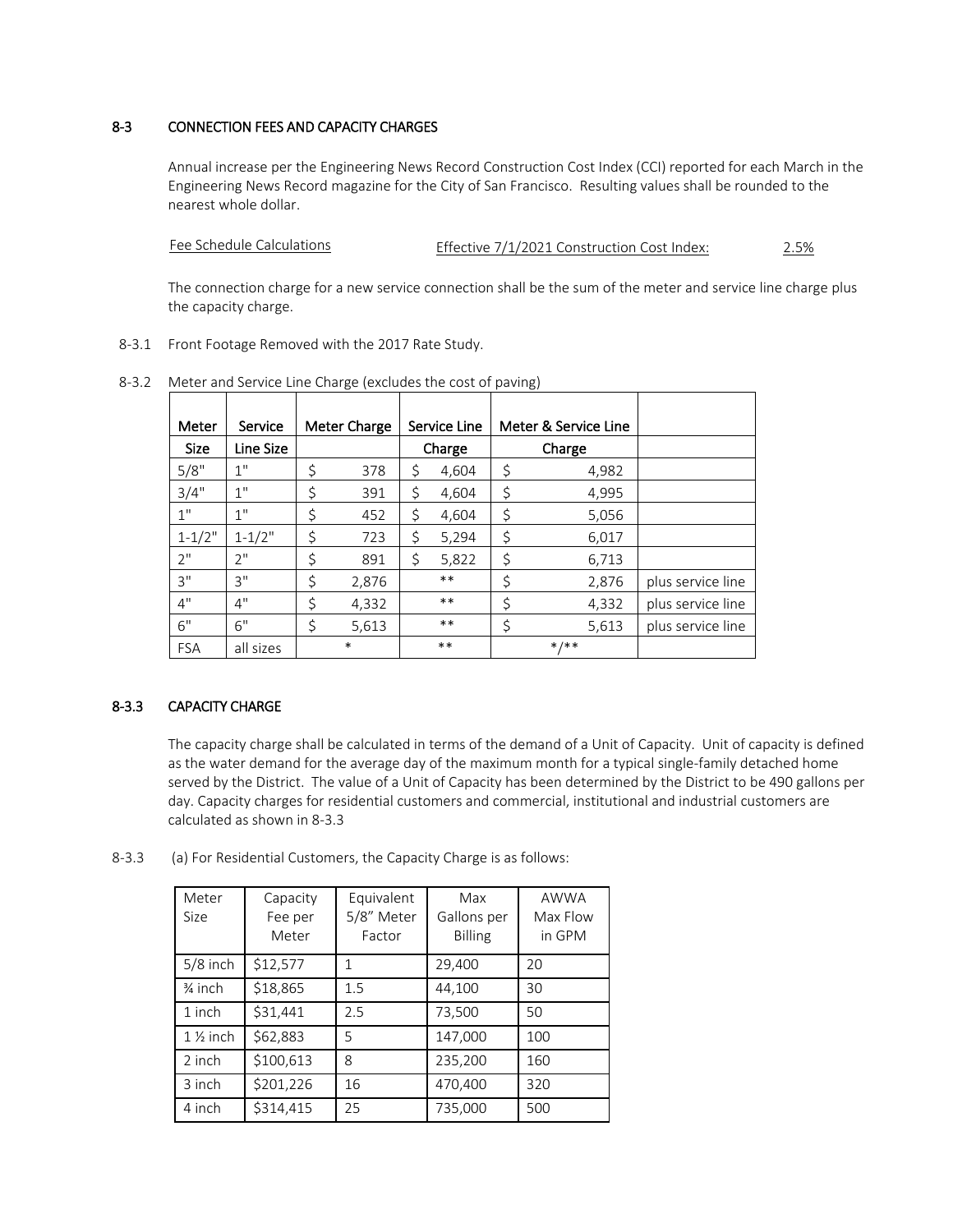| $6$ inch | \$628.831       | 1,470,000 | 1.000 |
|----------|-----------------|-----------|-------|
| $8$ inch | $$1,006,129$ 80 | 2,352,000 | 1.600 |

\*Note, if at any time a customer's use exceeds the estimate used in determining the capacity charge, the District may require that the customer pay an additional capacity charge at the rate then in effect for each Unit of Capacity of such excess.

The Board may from time to time make determinations for properties affected by natural disasters as declared by the County, State or the Federal Government and affirmed by Board Resolution, whether single-family residential unit(s) requiring a 1" meter that otherwise as determined by the General Manager or designee using current AWWA Standards for determining Capacity and Meter Sizing could be met through a 5/8-inch meter but are required by building code, local fire protection District or fire department to have a fire suppression system.

8-3.3 (b) Commercial, Institutional and Industrial Customers the Capacity Charge is as follows:

| Meter<br>Size       | Capacity<br>Fee per<br>Meter | Equivalent<br>5/8" Meter<br>Factor | Max<br>Gallons per<br><b>Billing</b> | AWWA<br>Max Flow<br>in GPM |
|---------------------|------------------------------|------------------------------------|--------------------------------------|----------------------------|
| $5/8$ inch          | \$12,577                     | 1                                  | 29,400                               | 20                         |
| $\frac{3}{4}$ inch  | \$18,865                     | 1.5                                | 44,100                               | 30                         |
| 1 inch              | \$31,441                     | 2.5                                | 73,500                               | 50                         |
| $1\frac{1}{2}$ inch | \$62,883                     | 5                                  | 147,000                              | 100                        |
| 2 inch              | \$100,613                    | 8                                  | 235,200                              | 160                        |
| 3 inch              | \$201,226                    | 16                                 | 470,400                              | 320                        |
| 4 inch              | \$314,415                    | 25                                 | 735,000                              | 500                        |
| 6 inch              | \$628,831                    | 50                                 | 1,470,000                            | 1,000                      |
| 8 inch              | \$1,006,129                  | 80                                 | 2,352,000                            | 1,600                      |

In the event the required design fire flow for a given application exceeds 1,000 gallons per minute, the capacity charge shall be increased by \$731 per 100 gallons per minute of such excess. In cases where only fire service is applied for, applicant shall pay a capacity charge of \$731 per 100 gallons per minute of fire flow required.

## <span id="page-21-0"></span>8-4 ESCALATION OF CHARGES

To account for devaluation of the dollar, the amount of the fees and charges set forth in Section 8 above shall be adjusted as follows:

To account for inflation, escalation of charges are authorized and incorporated in the values shown in the Section as follows:

- 1. Applicable to Section 8-2 Charges: On July 1 of each year, charges contained in Section 8-2 shall be escalated in proportion to the annual increase in the Consumer Price Index (CPI) published by the State of California, Department of Industrial Relations, Division of labor and Statistics and Research and calculated for the City of San Francisco, Oakland and San Jose, all urban customers. Resulting values shall be rounded to the nearest whole dollar. Said escalation shall not be applied to Items 18, 19, 20, 21, 22 and 23.
- 2. Applicable to Section 8-3 Charges: On July 1 of each year commencing with July 1, 2010, charges contained in Section 8-3 shall be escalated in proportion to the annual increase in the Engineering News Record Construction Cost Index (CCI) reported for each March in the Engineering News Record magazine for the City of San Francisco. Resulting values shall be rounded to the nearest whole dollar.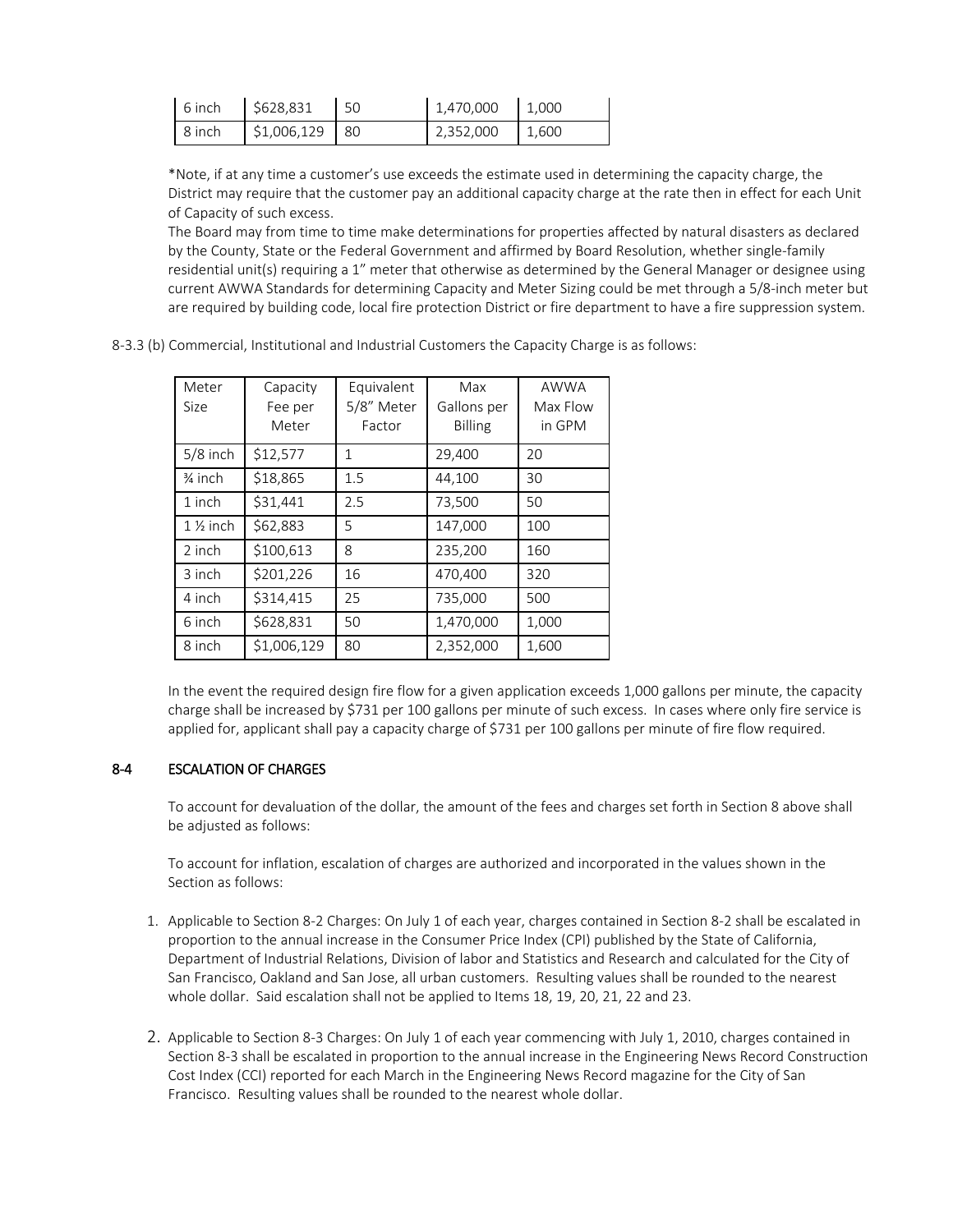# <span id="page-22-0"></span>SECTION 9 – PROPERTY-SIDE LEAKS

Customers are responsible for the water service piping and fittings attached to the water system beginning at the meter nut on the customer's side of the meter. All leaks in the customer's water service piping and fittings are the customer's responsibility and must be repaired by the customer solely at their expense.

A "property-side leak" is any loss of water due to deterioration or disconnection of the customer's water service piping, fittings or equipment, whether known or unknown to the customer, and said loss emanates from the first meter nut on the customers side of the meter serving the customers property.

No adjustment or credit will be applied to the water bill for property-side leaks, damage, deterioration or other factors beyond the control of the District, except as indicated under "Adjustment of Billing".

# <span id="page-22-1"></span>SECTION 10 – ADJUSTMENT OF BILLING

The General Manager or another person delegated the responsibility for adjusting water billings, may adjust the water usage portion (excluding service charge), on a customer's bill when the following requirements are met:

- 1. Customer shall notify District, in writing, of water loss from a property side leak within thirty days from the billing date for the period in which the water loss occurred. The water loss adjustment shall be limited to one adjustment in a thirty-six-month period per customer, and the adjustment shall be made for a single billing period only.
- 2. The District determines that there is a property side leak and the approximate rate of leakage by observing conditions at the property and meter operation.
- 3. There must be evidence that excessive use of water was not due to the customer's willful or neglectful acts, or failure of due diligence on the part of the customer.
- 4. The District determines that the bill is excessive in that it does not truly reflect the amount of water that has been beneficially used by the customer.
- 5. The District shall require repair bills or other appropriate documentation substantiating the repair of the property side leak prior to approving a claim for adjustment.
- 6. Customer shall submit a District leak adjustment form and appropriate documentation.
- 7. The District must be satisfied that the leak problems that resulted in a request for an adjustment have been properly repaired or resolved. District will dispatch a representative to the property or check available AMI electronic data to verify no further leaks exist. A determination of whether an adjustment is granted shall be made by the General Manager or their designee, and shall be final. In making the determination, the District will consider all circumstances surrounding the request.

The adjustment shall be calculated as follows:

The customer's average bill will be calculated based on usage over the immediately preceding three-year period using the same three billing periods from each year or when AMI electronic data is available. If such records of usage do not exist, the District will average available water usage history. Any usage during the period in question, which is over the calculated average, will be considered to be caused by the leak and called "overage".

Bill Adjustment = Overage x (Rate of District's Tier 2 water per 1,000 gallons - Rate of District's Tier 1 water per 1,000 gallons)

In the event of an emergency scenario (fire, earthquake, etc.) where excessive water use occurred through no fault of the customer, the District may grant an adjustment of the water bill.

# <span id="page-22-2"></span>SECTION 11 – PUBLIC ACCESS TO DISTRICT RECORDS AND APPLICABLE CHARGES

It is the policy of Valley of the Moon Water District to provide the public with access to all District records, excepting only those that are exempt from disclosure by law.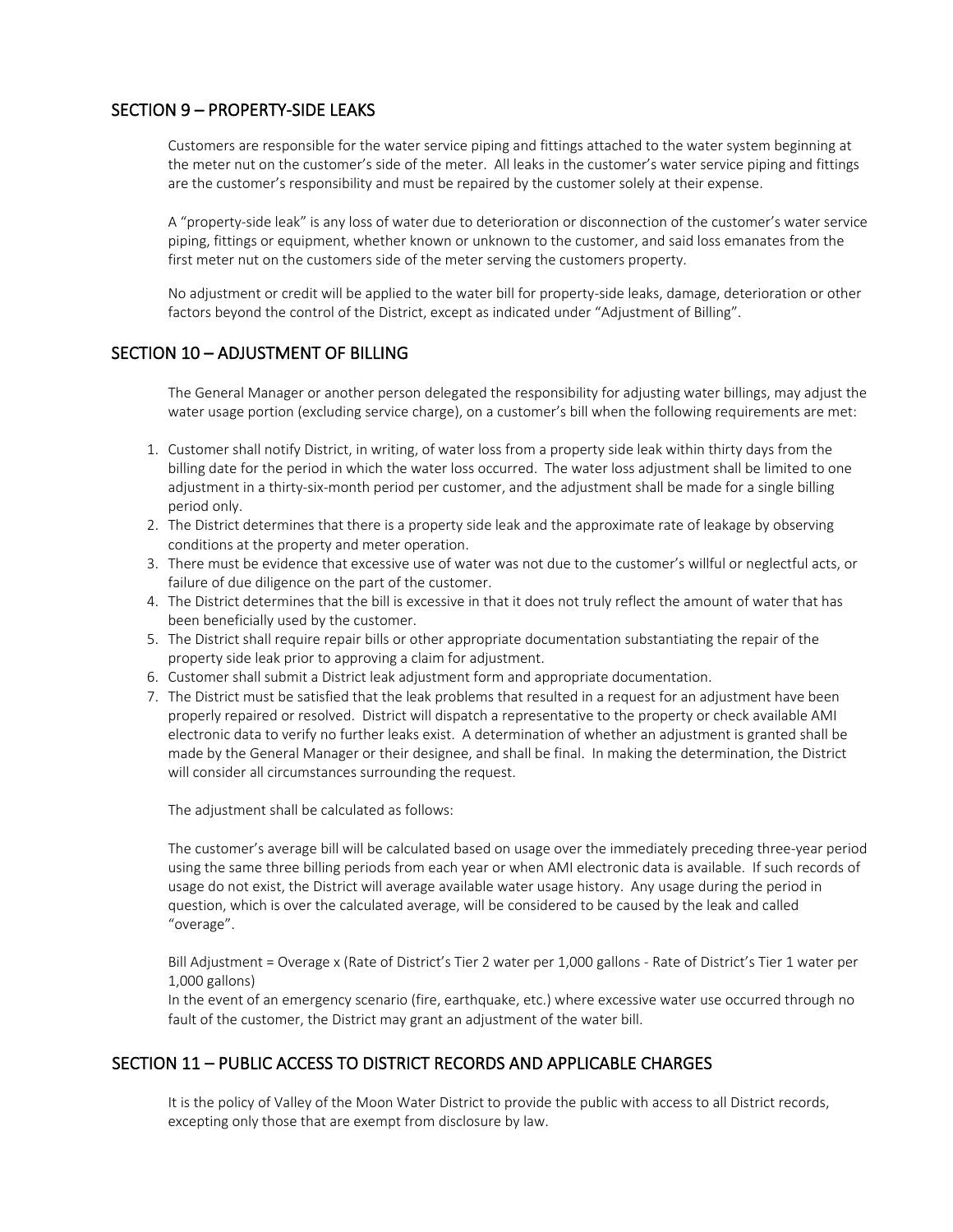It is also the policy of the Board that access to records not disrupt the normal course of business, and that all photocopy costs will be charged at the rate specified in Section 8-2.1 and shall be borne by person(s) requesting such review or copies.

The Public Records Act provides that all reasonable efforts shall be made to disclose to the public all records pertain to public business that are not exempt from disclosure. The Act allows up to ten (10) days to determine whether records responsive to the request exist and are subject to disclosure. The District encourages the avoidance of casual or indiscriminate demands to explore public records, which can lead to interruption of District business at a cost to the ratepayers, keeping in mind that records are stored under several systems of filing and can require considerable amounts of staff time to locate and copy. Maintaining the integrity of District records is important.

All persons seeking access to records of the District must do so in writing, stating as concisely as possible the records sought for review. All requests will be reviewed by the General Manager for assignment to a staff member. Person(s) requesting information will be notified when the records have been assembled. Original records will not be allowed to leave District premises and the reviewer will not be permitted to separate or rearrange the records. Records must be reviewed within five (5) working days of such notice, unless other prior arrangements have been made with District staff. At the end of five (5) working days, or the agreed period, records will be returned to their original location(s), unless prior arrangements have been made.

Copies will be furnished, upon request, at a charge set forth in Schedule of Fees and Charges.

Records or copies will be provided as soon as reasonably possible during regular business hours.

Copies of agendas and minutes of all regular, special and committee meetings will be provided at no charge. 72 hours prior to a Board meeting a full packet of Board meeting materials is available in the District office foyer or via the website [\(www.vomwd.org\)](http://www.vomwd.org/).

# <span id="page-23-0"></span>SECTION 12 – WATER WASTE PROHIBITIONS

- 1) Purpose. The purpose of this Section is to promote water conservation and the efficient use of potable water furnished by the Valley of the Moon Water District by eliminating intentional or unintentional water waste when a reasonable alternative solution is available, and by prohibiting use of equipment that is wasteful.
- 2) Nonessential Uses. No customer of the Valley of the Moon Water District shall use or permit the use of potable water from the Valley of the Moon Water District for residential, commercial, institutional, industrial, agricultural, or other purpose for the following nonessential uses:
	- a. Irrigating ornamental turf with potable water on public street medians;
	- b. The washing of sidewalks, walkways, driveways, parking lots and other hard-surfaced areas by direct hosing, except as may be necessary to properly dispose of flammable or other dangerous liquids or substances, wash away spills that present a trip and fall hazard, or to prevent or eliminate materials dangerous to the public health and safety;
	- c. The escape of water through breaks or leaks within the customer's plumbing or private distribution system for any substantial period of time within which such break or leak should reasonably have been discovered and corrected. It shall be presumed that a period of seventy-two (72) hours after the customer discovers such a break or leak or receives notice from the Valley of the Moon Water District, is a reasonable time within which to correct such break or leak or, at a minimum, to stop the flow of water from such break or leak;
	- d. Irrigation in a manner or to an extent that allows excessive runoff of water or unreasonable over-spray of the areas being watered. Every customer is deemed to have his water system under control at all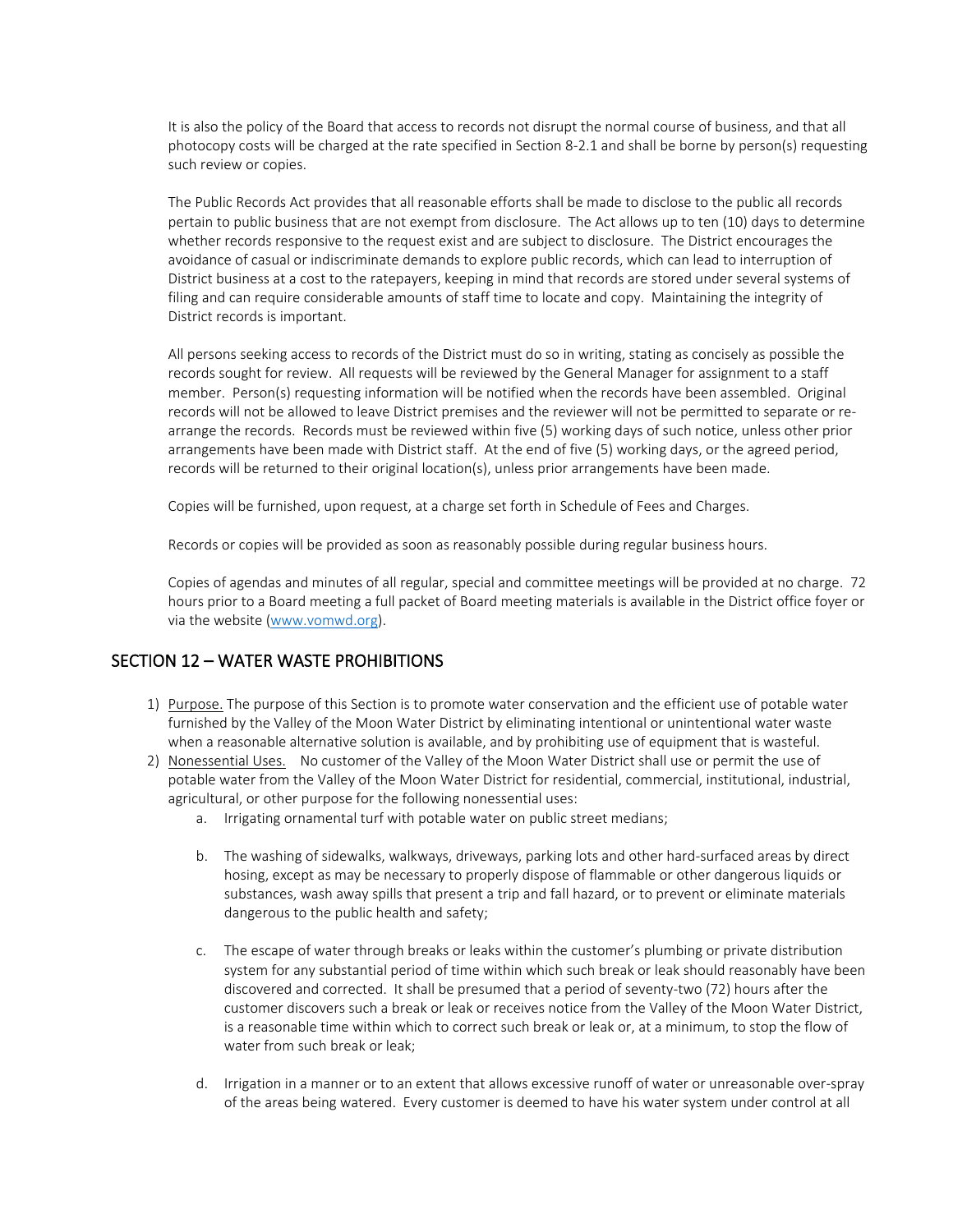times, to know the manner and extent of his water use and any runoff, and to employ available alternatives to apply irrigation water in a reasonably efficient manner.

- e. Washing cars, boats, trailers or other vehicles and machinery directly with a hose not equipped with a shutoff nozzle.
- f. Water for non-recycling decorative water fountains.
- g. Water for single pass evaporative cooling systems for air conditioning in all connections installed after June 6, 2000 unless required for health or safety reasons.
- h. Water for new non-recirculating conveyor car wash systems.
- i. Water for new non-recirculating industrial clothes wash systems.
- j. Irrigating outdoors during and within 48 hours following measurable rainfall.
- k. Restaurants serving water except upon customer request.
- l. Hotels and motels not offering and promoting an opt-out program for towel and linen service.
- 3) Exempt Water Uses. All water use associated with the operation and maintenance of fire suppression equipment or employed by the Valley of the Moon Water District for water quality flushing and sanitation purposes shall be exempt from the provisions of this section. Use of water supplied by a private well or from recycled or reclaimed wastewater, gray water or rainwater utilization system is also exempt.

Variances. Any customer of the Valley of the Moon Water District may make written application for a variance. Said application shall describe in detail why applicant believes a variance is justified.

- i. The General Manager of the District may grant variances for use of water otherwise prohibited by this section upon finding and determining that failure to do so would cause an emergency condition affecting the health, sanitation, fire protection or safety of the applicant or public; or, cause an unnecessary and undue hardship on applicant or public, including but not limited to, adverse economic impacts, such as loss of production or jobs.
- ii. The decision of the General Manager of the District may be appealed to the Board of Directors by submitting a written appeal to the District within fifteen (15) calendar days of the date of the decision. Upon granting any appeal, the Board of Directors may impose any conditions it determines to be just and proper. Variances granted by the Board of Directors shall be prepared in writing and the Board of Directors may require the variance be recorded at applicant's expense.
- 4) Enforcement and Fees. Depending on the extent of the water waste the District may, after written notification to customer and a reasonable time to correct the violation as determined by the District in its sole discretion, take some or all of the following actions. Penalties, fees and charges noted below shall be established by resolution of the District. The penalties listed in Sections E3, E4 and E5 below will be applied only during acute emergencies as determined and publicly announced by the General Manager, and/or a Stage 2 or equivalent water shortage condition declared by the Board.
	- i. Written notice to the customer of the water waste violation including a specified period of time to correct the violation.
	- ii. Personal contact with the customer at the address of the water service. If personal contact is unsuccessful, written notice of the violation including a date that the violation is to be corrected may be left on the premises, with a copy of the notice sent by certified mail to the customer.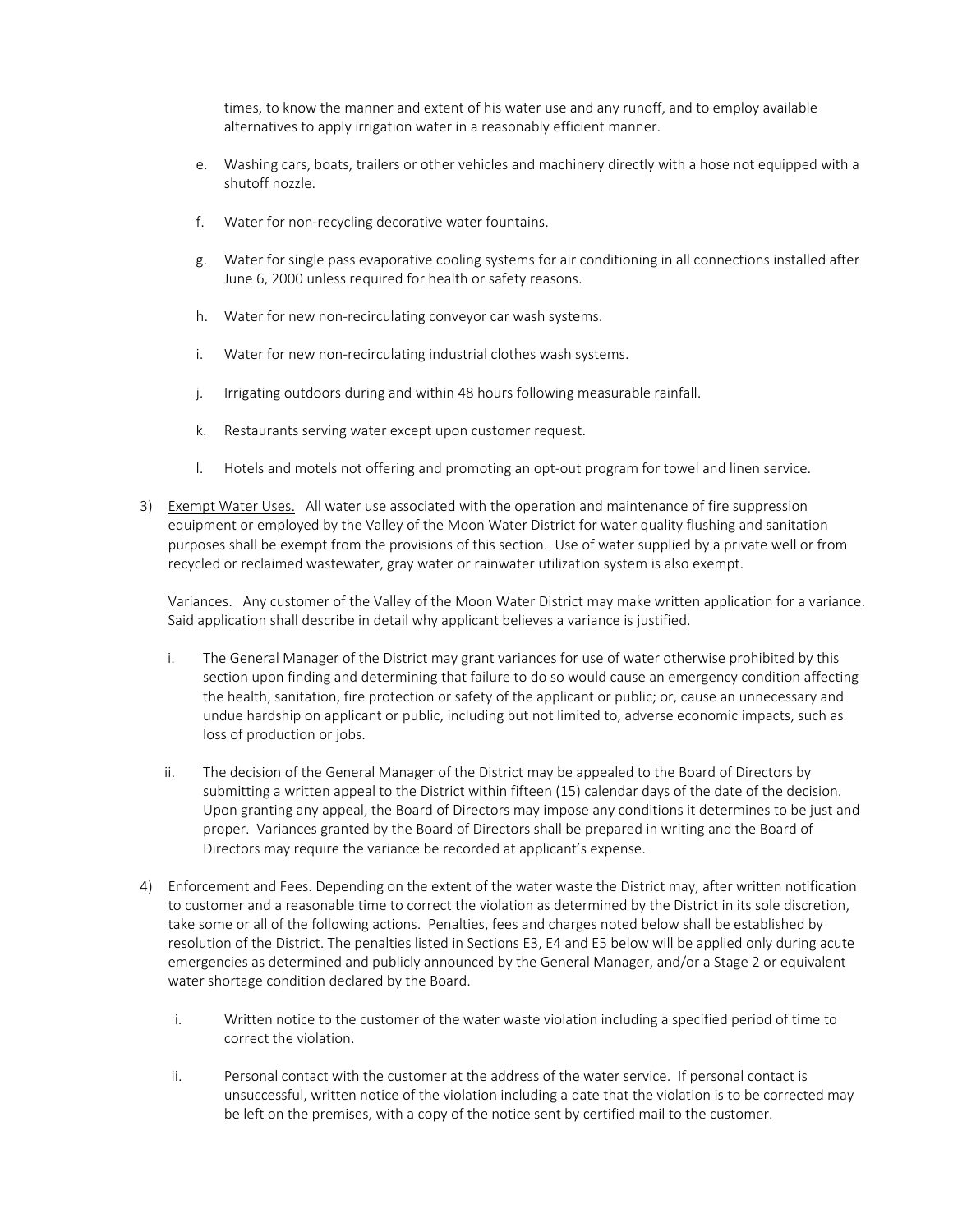- iii. The District may install a flow-restricting device on the service line.
- iv. The District may levy a water waste penalty to the customer.

| <b>District Action</b>                                                                                             | <b>Administrative Penalty</b> |
|--------------------------------------------------------------------------------------------------------------------|-------------------------------|
| Hang door tag notifying customer of water waste issue                                                              | No Penalty                    |
| Issue 1 <sup>st</sup> letter to customer notifying them of water waste issue (14<br>days to comply)                | No Penalty                    |
| Courtesy call to customer to discuss resolution of water waste issue                                               | No Penalty                    |
| Issue 2 <sup>nd</sup> letter and/or hang 2 <sup>nd</sup> door tag for same water waste issue<br>(7 days to comply) | \$25                          |
| Issue 3 <sup>rd</sup> letter and/or hang 3 <sup>rd</sup> door tag for same water waste issue<br>(7 days to comply) | \$50                          |
| Install flow restrictor if domestic water or turn off if dedicated<br>irrigation meter                             | \$125                         |
| Continued water waste with a flow restrictor in place                                                              | \$250                         |

5) The District may terminate water service and bill the customer the charge for termination of water service. Except in cases of extreme emergency as determined by the General Manager of the District in his or her sole discretion, service shall not be reinstated until verified by the District that the violation has been corrected and all charges and penalties have been paid.

# <span id="page-25-0"></span>SECTION 13 – DIRECTORS' COMPENSATION AND REIMBURSEMENT

- 1) Each Director shall receive compensation in a standard amount not to exceed one-hundred-eighty-eight (\$188) dollars per day for attendance at meetings of the Board, or for each day's service rendered as a Director with prior approval of the Board. Said standard amount shall be escalated annually on each July  $1^{st}$  (beginning on July 1, 2020) based upon the change in the San Francisco Bay Area Consumers Price Index for the prior twelve (12) month period as reported for the month of February, but by no greater than five (5%) percent per year pursuant to California Water Code section 20200 *et seq*. Compensation for meetings and other activities shall not exceed a total of six (6) days in any calendar month. Furthermore, compensation shall be provided for no more than one meeting or activity per day. Any Director shall have the option to decline compensation provided for in this Ordinance.
- 2) For purposes of this Ordinance, the determination of whether a Director's activities on any specific day are compensable shall be made pursuant to Article 2.3 (commencing with Section 53232) of Chapter 2 of Part 1 of Division 2 of Title 5 of the Government Code. Examples of compensable service rendered by a Director include, but are not limited to, attendance at regular or special Board meetings or committee/subcommittee meetings; attendance at workshops/seminars relevant to District activities; and attendance at meetings with other public entities where District interests are subject to consideration.
- 3) When a Director is authorized by prior approval of the Board to attend a meeting out of the immediate area (beyond Sonoma County), the Director may request reimbursement of actual and necessary expenses for travel, meals, lodging, and meeting registration, as applicable, along with the standard amount for each day of service.